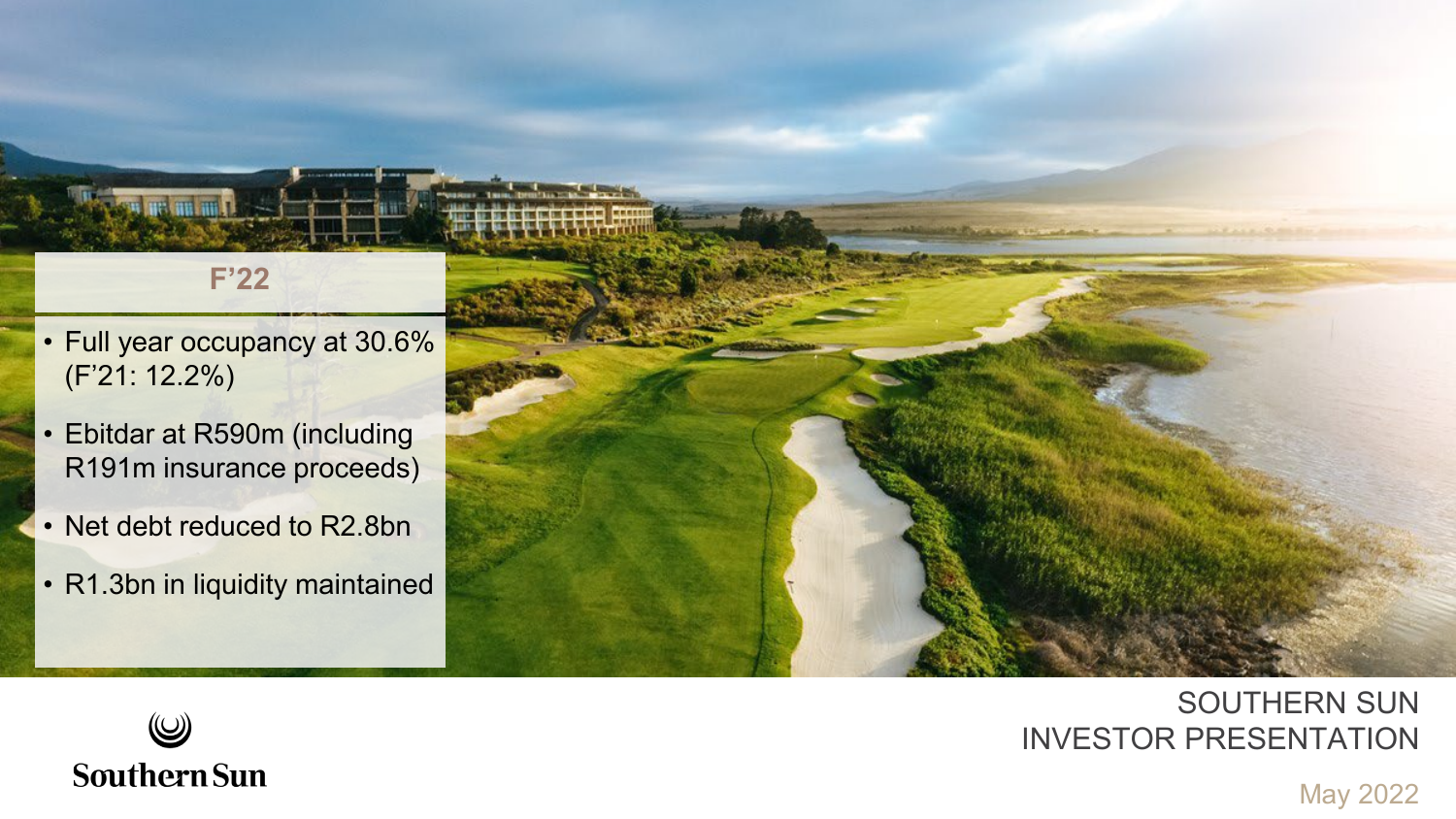### **DISCLAIMER**

Certain statements in this document may constitute 'forward looking statements'. Such forward looking statements reflect the company's beliefs and expectations and involve known and unknown risks, uncertainties and other important factors that could cause the actual results, performance or achievements of Tsogo Sun Hotels Limited *trading as Southern Sun* and its subsidiaries to be materially different from the future results, performance or achievements expressed or implied by such forward looking statements. The company undertakes no obligation to update publicly or release any revisions to these forward-looking statements to reflect events or circumstances after the date of this document, or to reflect the occurrence of anticipated events. Past performance of the company cannot be relied on as a guide to future performance. Forward-looking statements speak only as at the date of this document. You are cautioned not to place any undue reliance on such forward-looking statements. No statement in this document is intended to be a profit forecast.

This document is being supplied to you for informational purposes only. This document is not a prospectus or an offer or invitation or inducement to subscribe for or purchase any securities, and nothing contained herein shall form the basis of any contract or commitment whatsoever. This document does not constitute a recommendation regarding the securities of the company.

No representation or warranty, express or implied, is given by the company, its subsidiaries or any of their respective directors, officers, employees and affiliates or any other person as to the fairness, accuracy or completeness of the information (including data obtained from external sources) or opinions contained in this document, nor have they independently verified such information, and any reliance you place thereon will be at your sole risk. Without prejudice to the foregoing, no liability whatsoever for any loss howsoever arising, directly or indirectly, from any use of information contained in this document, or otherwise arising in connection therewith is accepted by any such person in relation to such information. None of the data in this document has been reviewed or reported on by the group's auditors and no guarantee or warranty as to the data's accuracy, expressed or implied, is given.

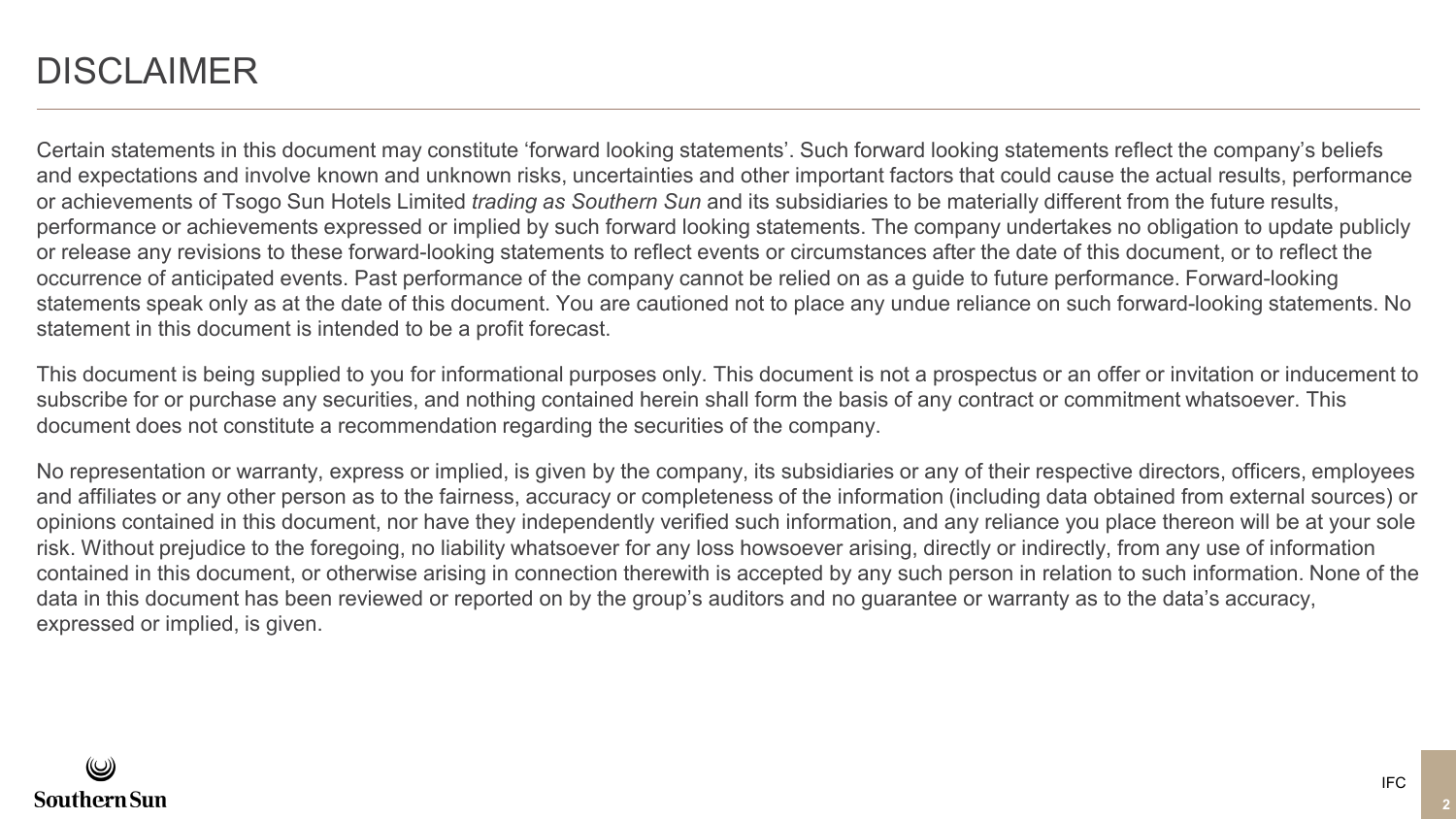### GROUP STRUCTURE

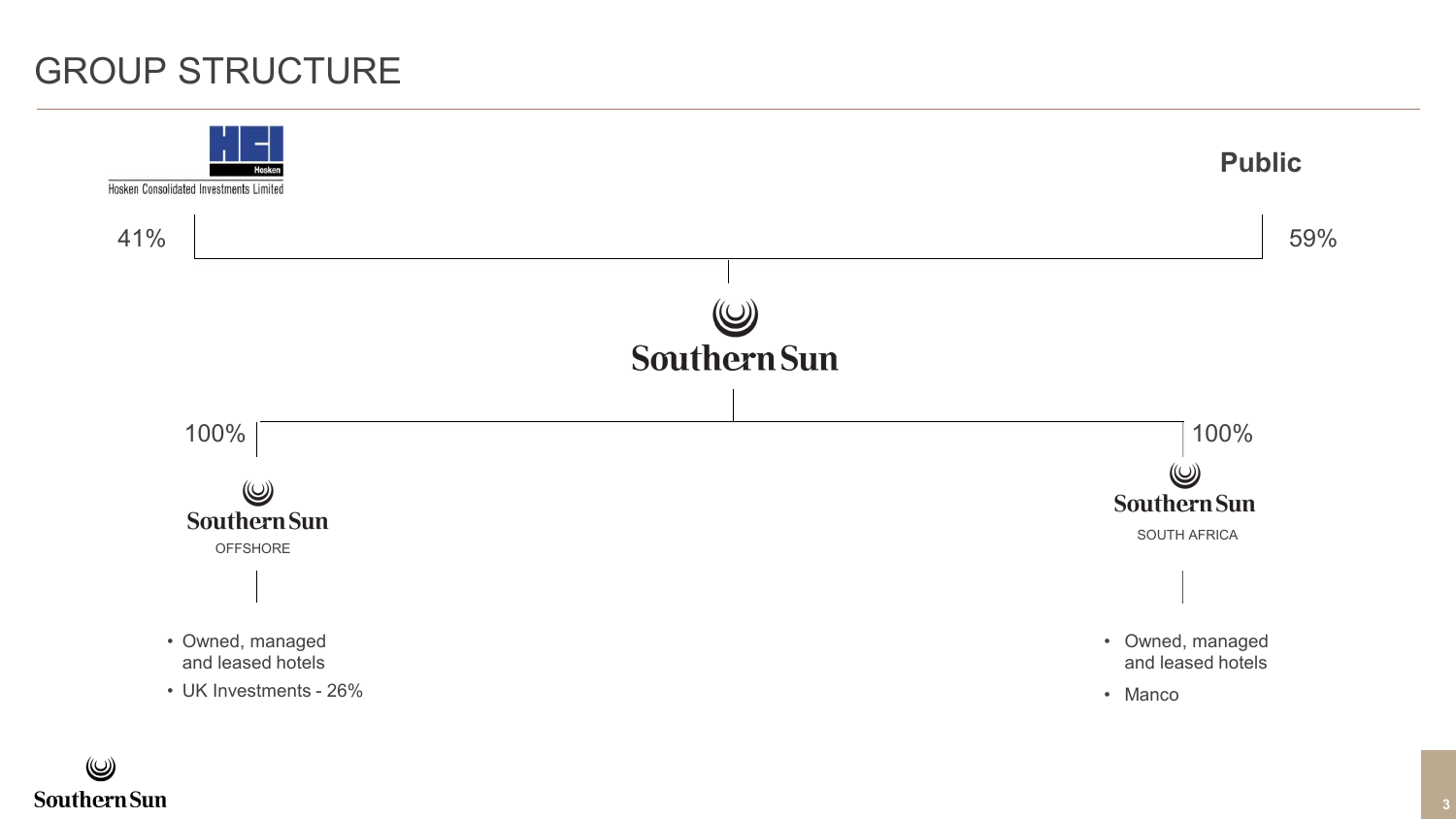#### Executive Directors

- Marcel von Aulock CEO
- Laurelle McDonald CFO

#### Non -Executive Directors

- Johnny Copelyn Chairman
- Rob Nicolella

#### Independent Non -Executive Directors

- Mohamed Ahmed Lead Independent
- Chris Gina
- Moretlo Molefi
- Jabulani Ngcobo
- Cornelia September



![](_page_3_Picture_14.jpeg)

# **Southern Sun**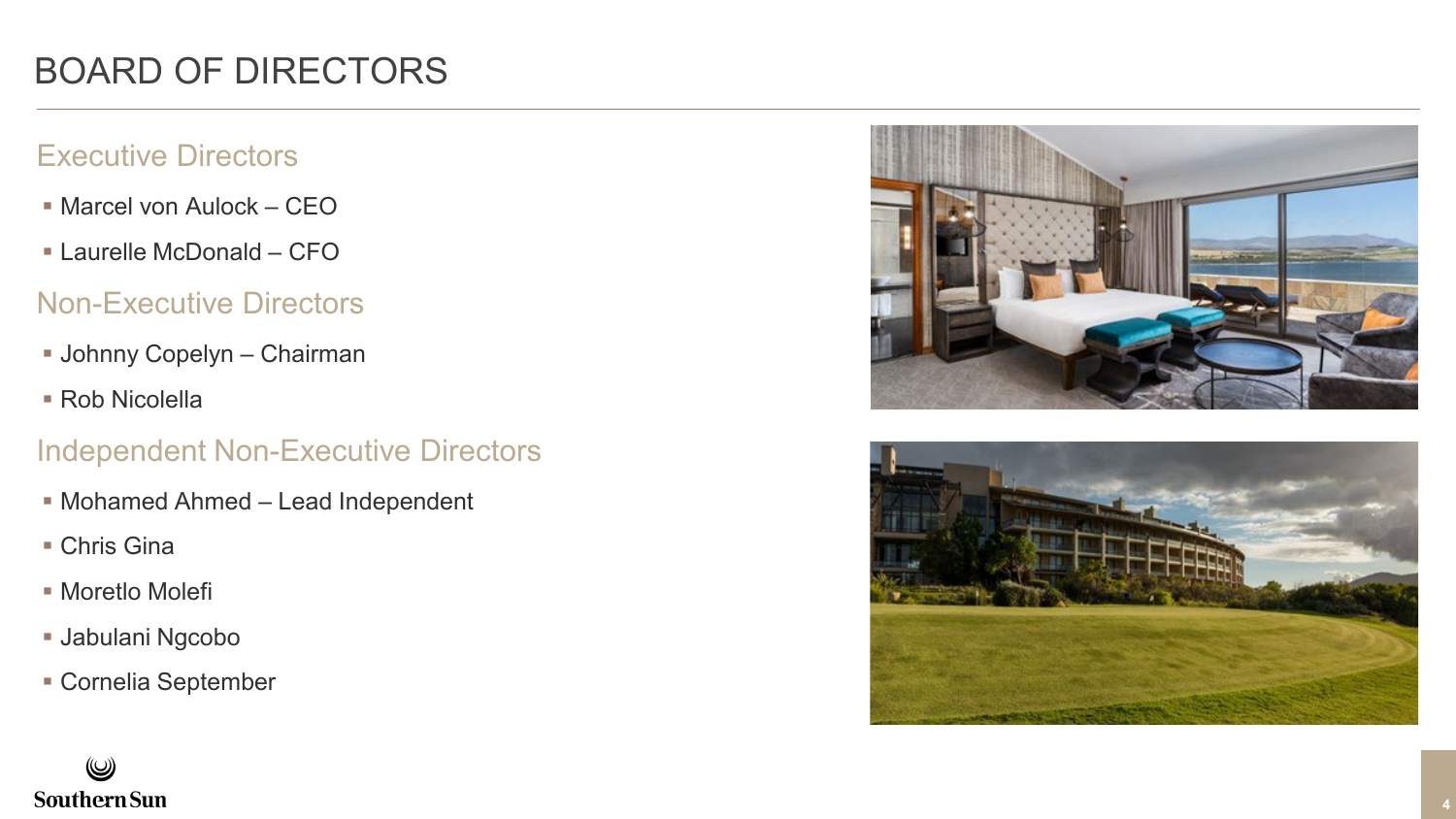![](_page_4_Picture_1.jpeg)

![](_page_4_Figure_2.jpeg)

 $\circledB$ **Southern Sun**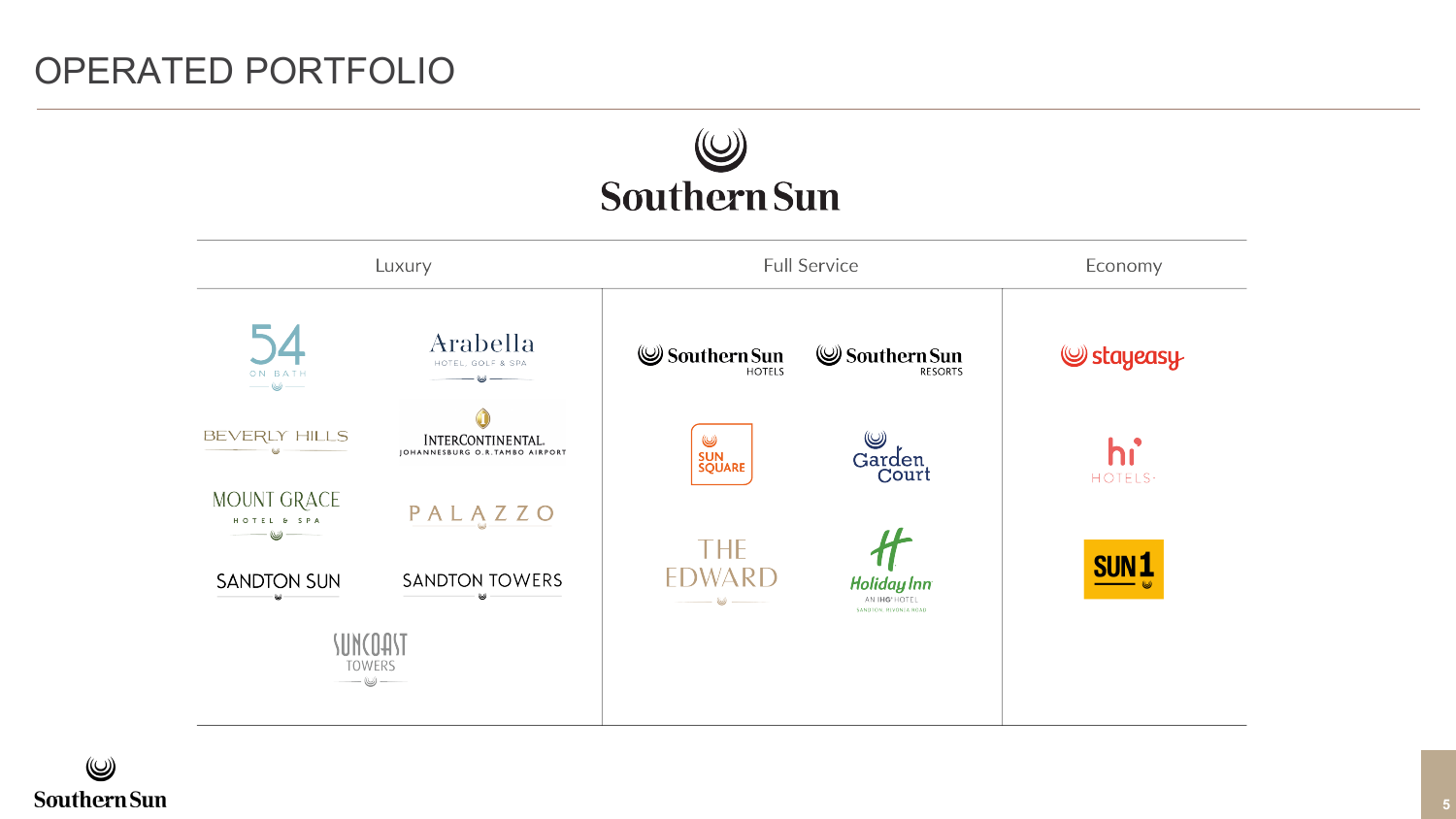### PORTFOLIO BY ROOMS PORTFOLIO BY NUMBER OF ROOMS, BRAND AND REGION (EXCLUDING RBH AND IHL IN THE UK)

| <b>Brand</b>                                  | Freehold &<br>Land lease | Land &<br><b>Building</b><br>Lease | Owned<br><b>Total</b> | Tsogo Sun<br>Gaming      | 3 <sup>rd</sup> party<br>Owner | <b>Total</b> |
|-----------------------------------------------|--------------------------|------------------------------------|-----------------------|--------------------------|--------------------------------|--------------|
| <b>Internally managed</b>                     |                          |                                    |                       |                          |                                |              |
| <b>Luxury Portfolio</b>                       | 430                      | 557                                | 987                   | 411                      | 138                            | 1 536        |
| Southern Sun                                  | 3 9 5 6                  | 366                                | 4 3 2 2               | 723                      | 22                             | 5 0 6 7      |
| Sun Square                                    | 136                      | 202                                | 338                   | 179                      | $\sim$                         | 517          |
| <b>Garden Court</b>                           | 2 3 5 3                  | 1 3 7 8                            | 3731                  | 198                      | 72                             | 4 0 0 1      |
| StayEasy                                      | 698                      | 302                                | 1 0 0 0               | 250                      |                                | 1 2 5 0      |
| Resorts                                       | 138                      |                                    | 138                   | $\overline{a}$           | 889                            | 1 0 2 7      |
| hi Hotels                                     |                          | ٠                                  |                       | 123                      |                                | 123          |
| Sun 1                                         | 1689                     |                                    | 1689                  |                          |                                | 1689         |
| Total internally managed rooms - South Africa | 9 4 0 0                  | 2 8 0 5                            | 12 205                | 1884                     | 1121                           | 15 210       |
| Mozambique                                    | 394                      |                                    | 394                   |                          | 133                            | 527          |
| Zambia                                        | 154                      | ٠                                  | 154                   | $\overline{\phantom{a}}$ | 260                            | 414          |
| Tanzania                                      | 152                      | ۰                                  | 152                   |                          |                                | 152          |
| Nigeria                                       | 181                      | ٠                                  | 181                   |                          |                                | 181          |
| Seychelles                                    | 80                       | ٠                                  | 80                    |                          |                                | 80           |
| <b>UAE</b>                                    |                          | ٠                                  |                       | $\sim$                   | 353                            | 353          |
| Total internally managed rooms - Offshore     | 961                      | $\overline{\phantom{a}}$           | 961                   | $\sim$                   | 746                            | 1707         |
| <b>Third party managed</b>                    |                          |                                    |                       |                          |                                |              |
| Marriott                                      | 483                      | ٠                                  | 483                   |                          | ۰                              | 483          |
| Radisson                                      | 397                      | ٠                                  | 397                   |                          | $\sim$                         | 397          |
| Other                                         | 986                      | $\overline{\phantom{a}}$           | 986                   |                          | $\sim$                         | 986          |
|                                               | 1866                     |                                    | 1866                  |                          |                                | 1866         |
| <b>Total rooms</b>                            | 12 2 2 7                 | 2 8 0 5                            | 15 032                | 1884                     | 1867                           | 18783        |
| <b>Excluding third party managed</b>          |                          |                                    | 13 166                |                          |                                |              |

#### $\circledB$ **Southern Sun**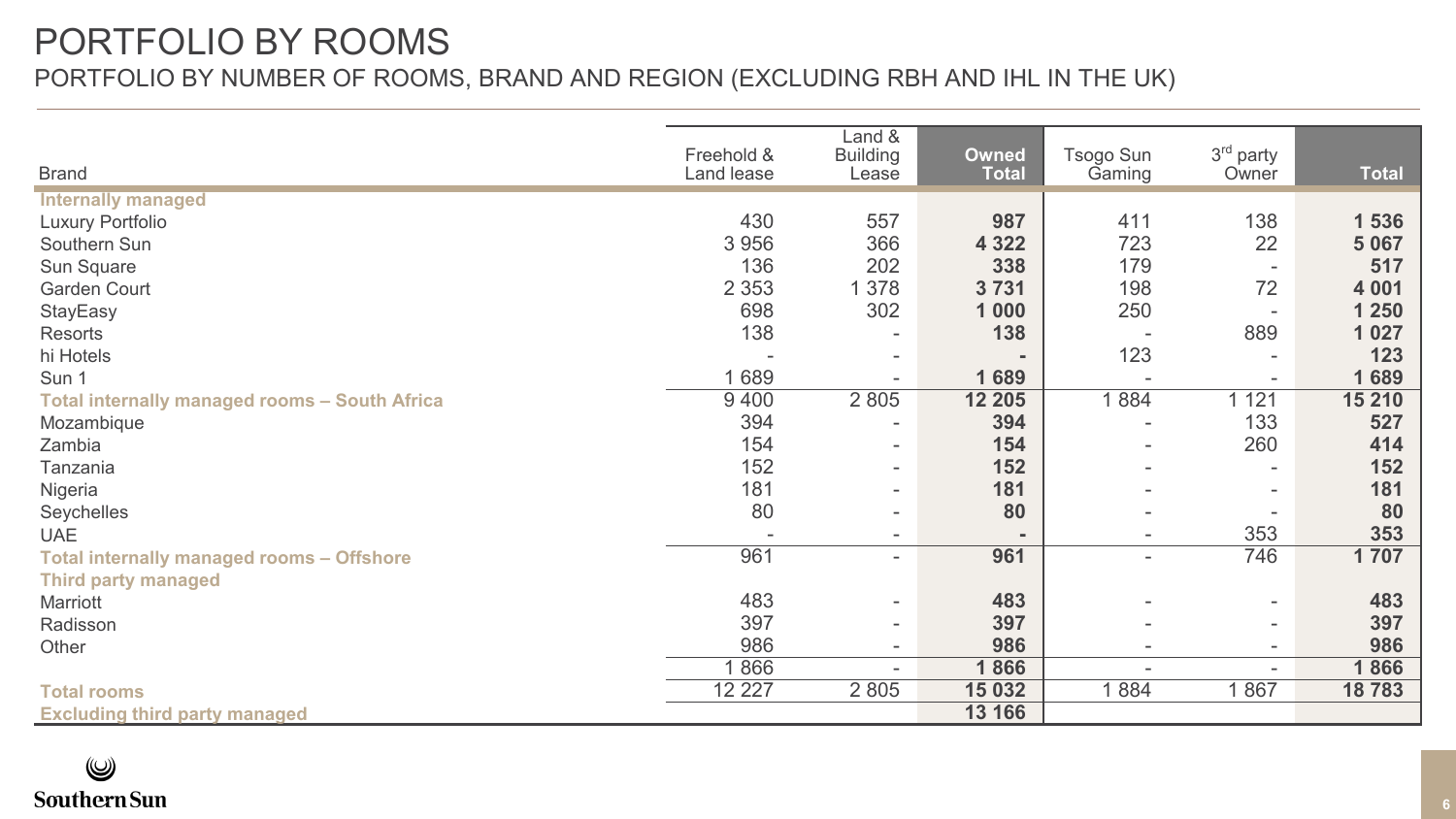#### Freehold title, Land lease or Land & building lease

- 75 hotel income statements contribute to group revenues and expenses Garden Court Victoria Junction became internally managed from October 2021
- **Internal management fees are paid to Manco which eliminate on consolidation**
- Rent is paid to an external land or hotel building owner if applicable

#### Owner-occupied and managed by third-parties

- The Westin and Radisson Gautrain hotel income statements contributed to group revenue and expenses with effect from 1 October 2020 and 1 November 2020 respectively
- Management fees are paid to Marriott and Radisson and not to Manco

![](_page_6_Picture_8.jpeg)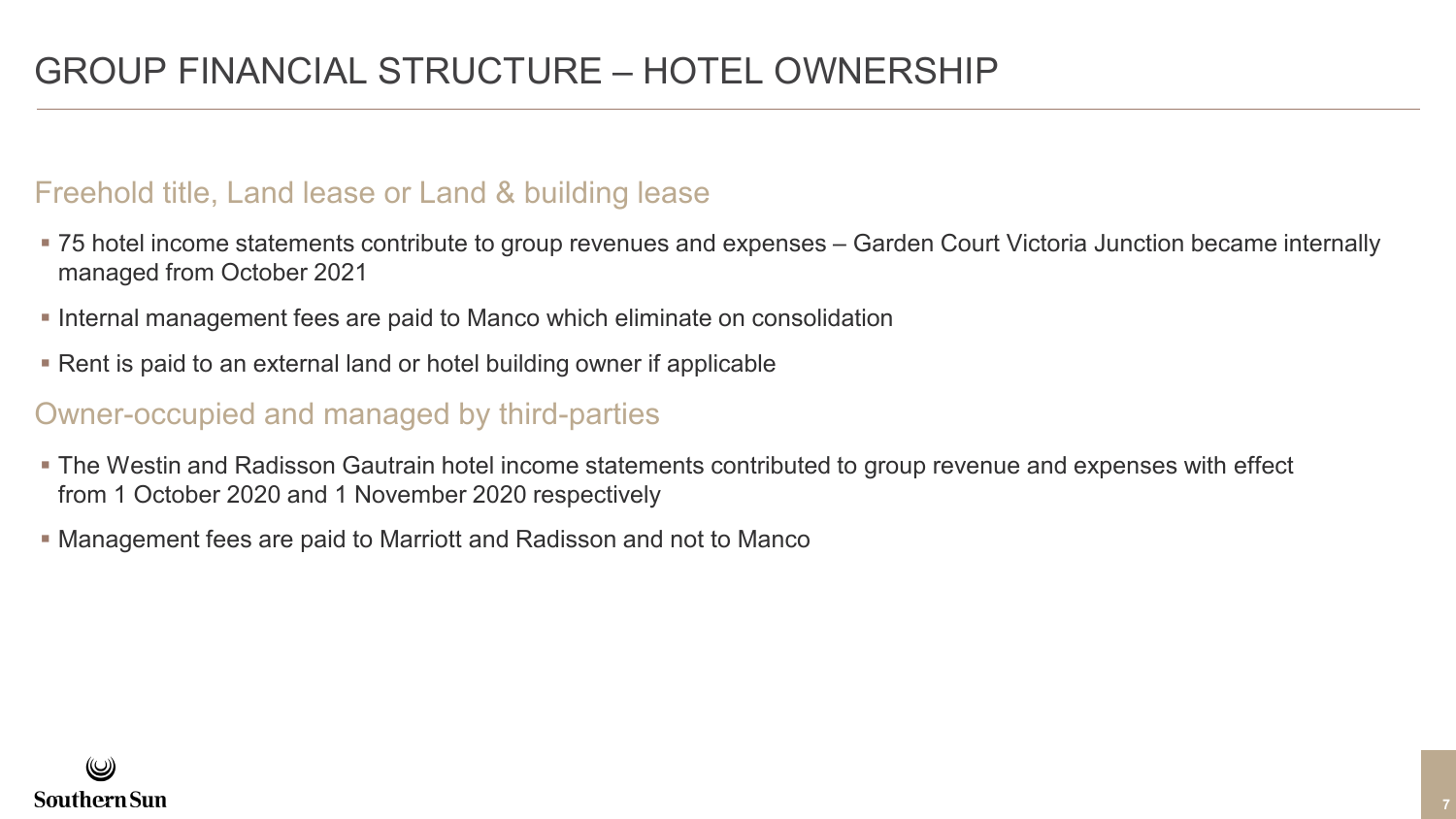#### Leased by third-party management companies

- 4 hotels managed by external parties remain investment properties on the group balance sheet as at 31 March 2022
- Rental income earned from these 4 hotels is reflected as rental income in the group consolidated income statement
- No management fees earned by Manco
- Marriott vacated the Garden Court Victoria Junction in mid-October 2021 and the group re-opened the hotel in February 2022

![](_page_7_Picture_6.jpeg)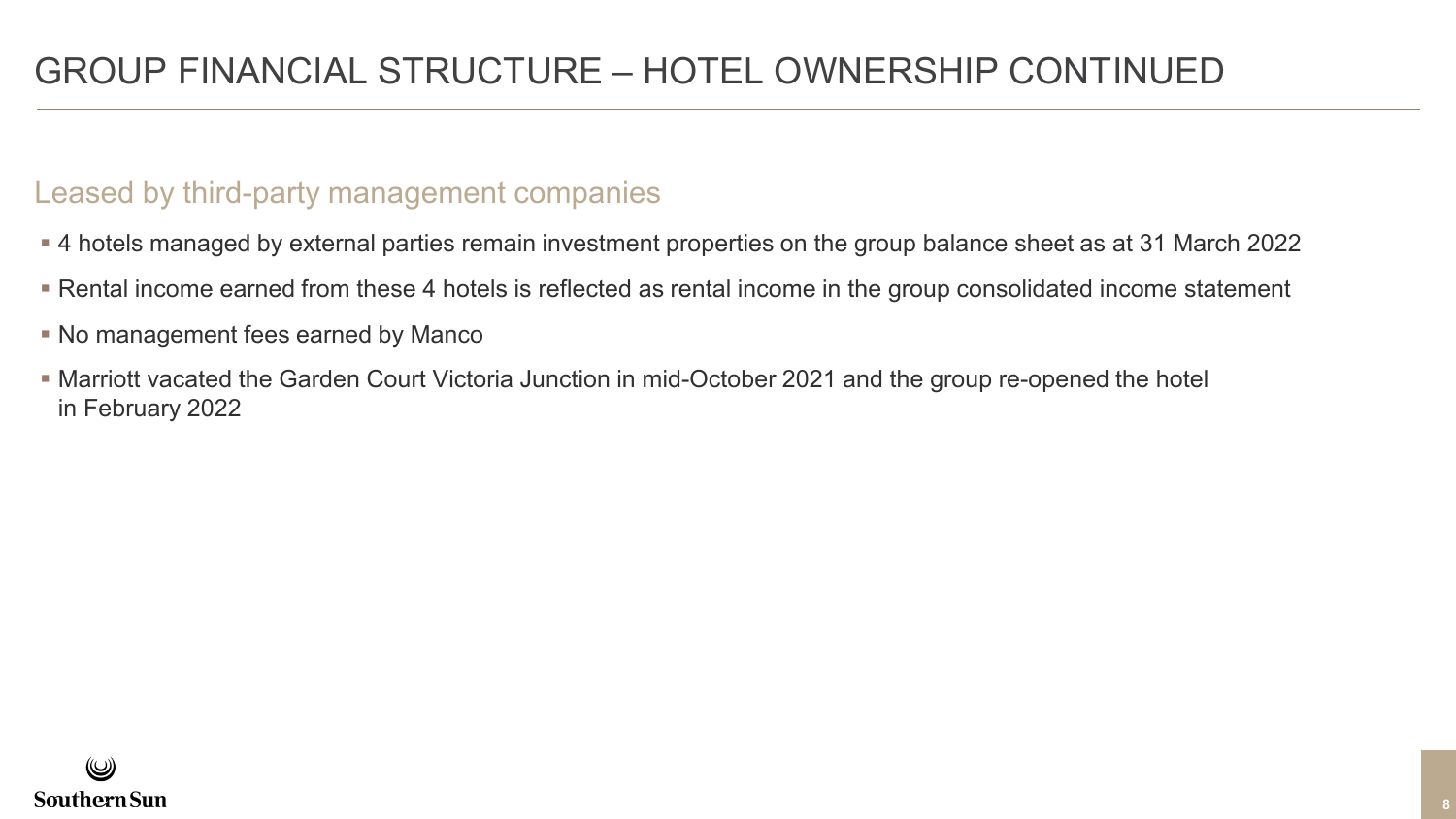### Tsogo Sun Gaming

- **17 hotels owned by Tsogo Sun Gaming and run for their account**
- Managed by Southern Sun with the management fee income recognised in Manco
- **-15 of these management agreements will be capable of termination if the proposed separation agreement is implemented and** 2 hotels will be acquired by HPF

### Third-party owned

- 15 hotels owned by third parties and run for their account (includes the timeshare resorts)
- Managed by Southern Sun with management fee income recognised in Manco

![](_page_8_Picture_8.jpeg)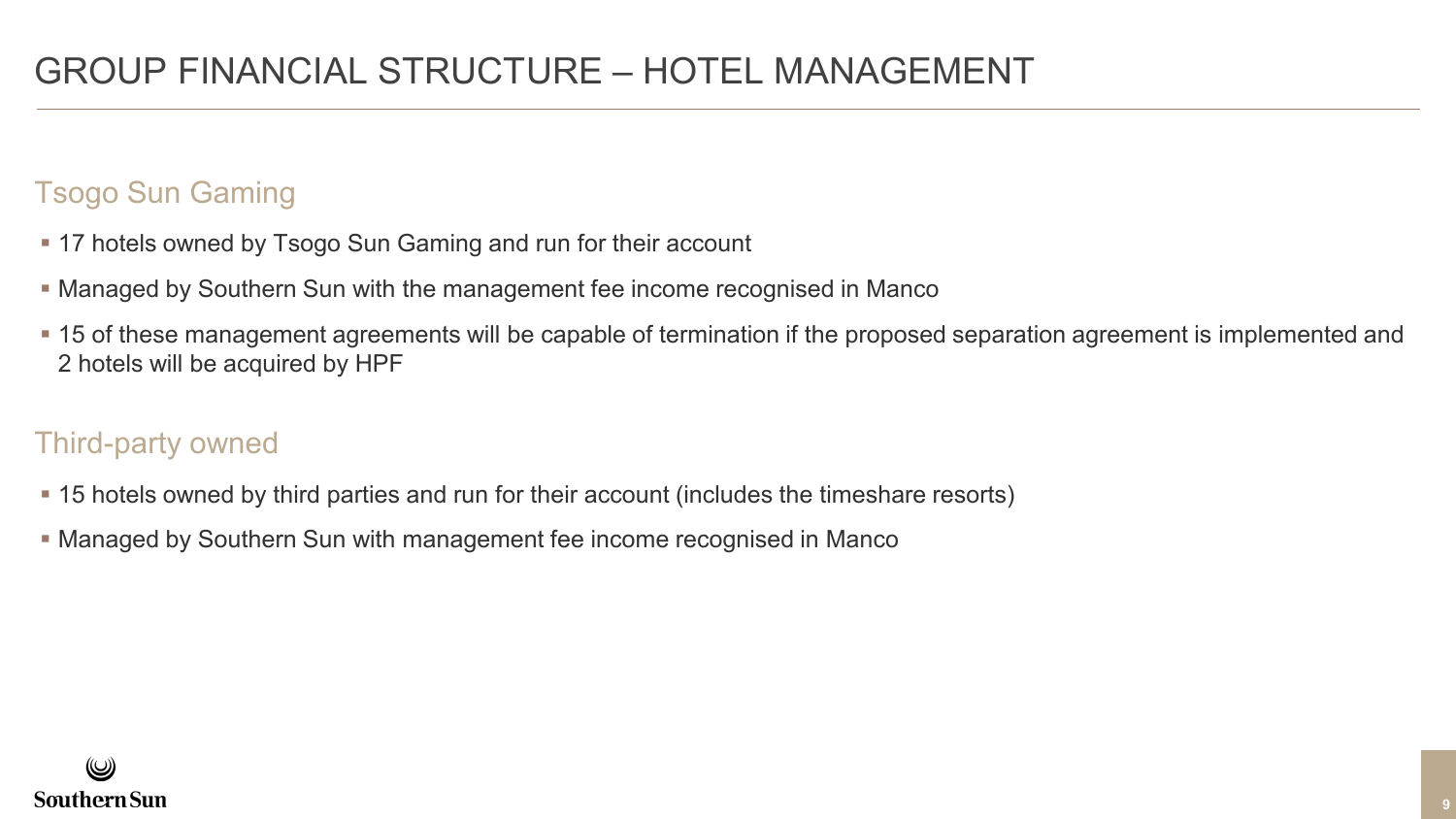- The first half of the year was marred by the third wave of Covid-19 infections during June and July 2021 which resulted in severe restrictions aimed at controlling further spread and managing hospitalisations
- The banning of alcohol sales as well as domestic leisure travel to and from Gauteng, fuelled by a general fear among travellers of contracting the highly contagious Delta variant, negatively impacted trading in all regions, setting the group's recovery back significantly
- A further setback was the violent protests and civil unrest in both Gauteng, but most materially for the group, in KZN
- The KZN region, and specifically Durban, had been the group's best performing region throughout the pandemic and the impact of the violence on the confidence of travellers was pronounced with system-wide room sales dropping to 55 280 in July 2021, or 21% of pre-Covid levels
- The group suffered no property damage as a result of the riots in KZN and Gauteng; however, the negative impact on sentiment meant that the recovery in the corporate and international travel markets was further delayed
- Thanks to the group's distribution and ability to co-ordinate large sporting events, we were able to secure rights as the sole accommodation provider for the Castle Lager Lions Series tour to South Africa, the timing of which was ideal, as it offset some of the revenue shortfall in July

![](_page_9_Picture_7.jpeg)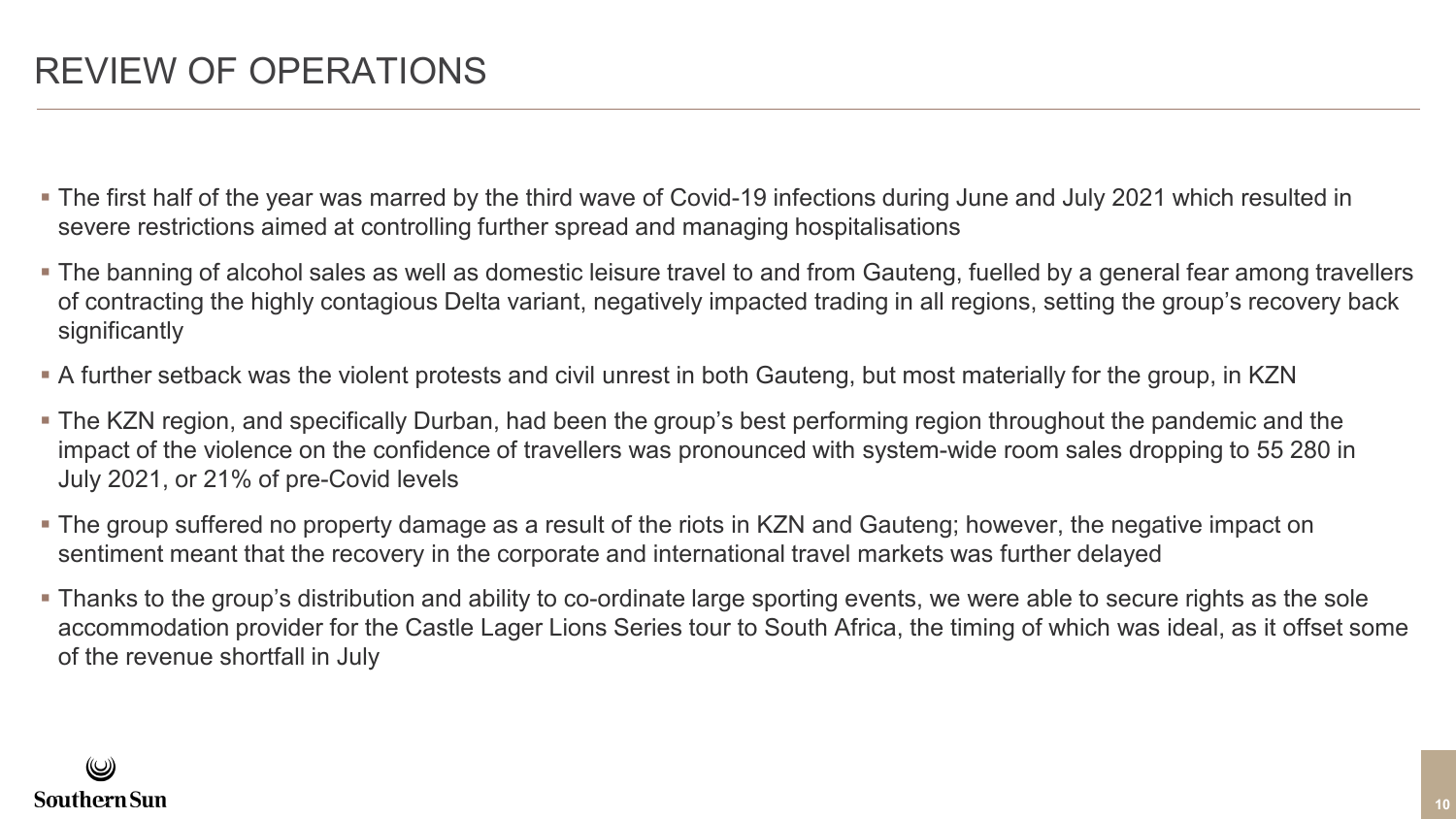- A further positive impact on the results was the collection of gross insurance proceeds of R191 million in August 2021
- These once-off gains played a vital role in improving the group's liquidity position after the third wave & violent protests
- As the third wave subsided and restrictions were relaxed, trading activity increased during the second half of the year, with the group averaging 60% of pre-Covid system-wide room sales, due to support from the government, sports, groups and conferencing, and domestic leisure segments
- This momentum was interrupted by the fourth wave of Covid-19 infections caused by the Omicron variant which resulted in South Africa again being placed on the United Kingdom's red list on 26 November 2021 followed by other countries implementing travel restrictions on South Africa.
- Despite being removed from the red list relatively quickly, the damage to foreign inbound travel (FIT) for the summer season had been done
- Thanks to South Africans being unable to travel abroad, the negative impact on December trading levels, particularly in the Western Cape, was less pronounced with international leisure travel being replaced by domestic leisure travel to some extent

![](_page_10_Picture_7.jpeg)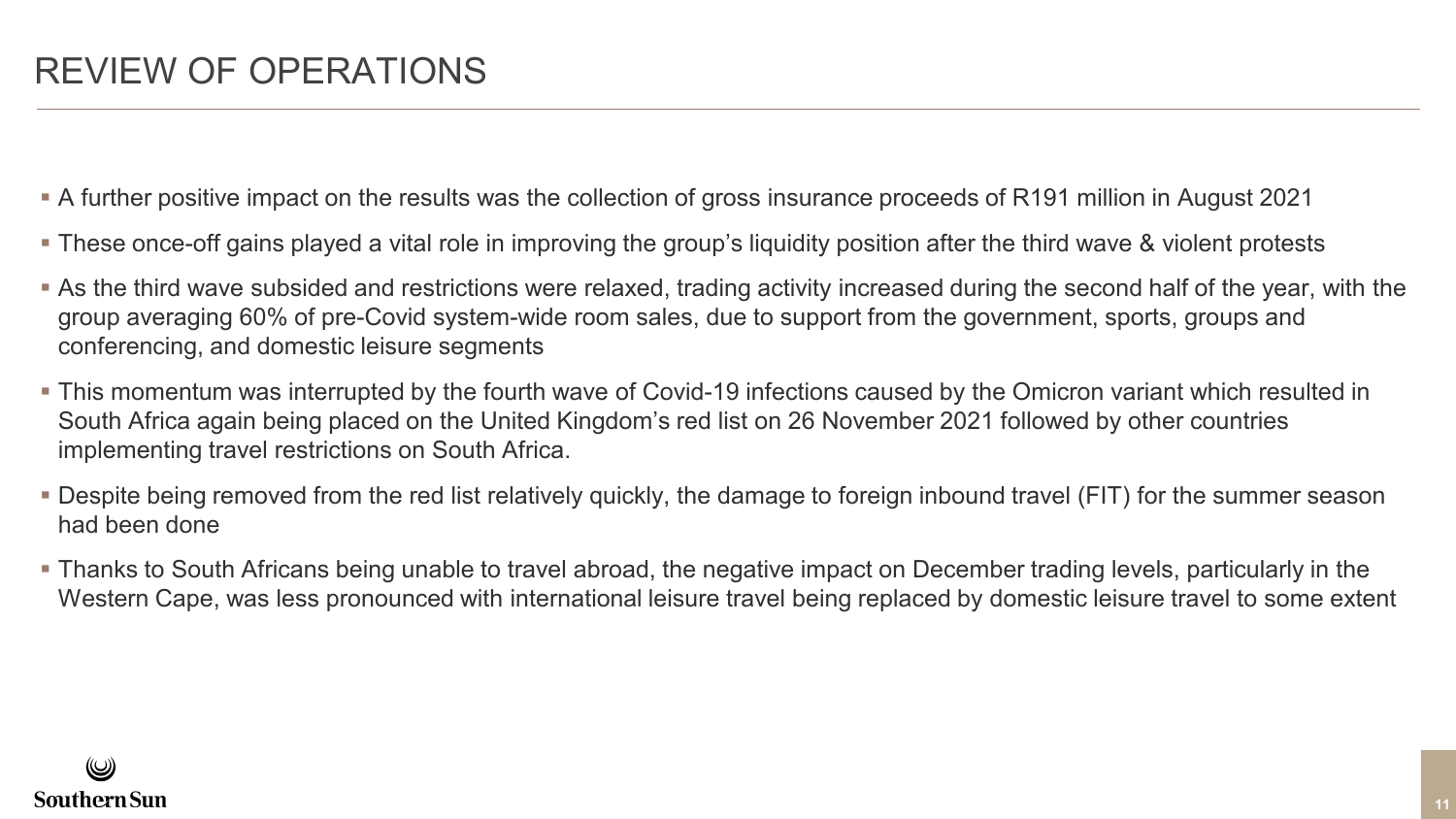- As it became clear that Omicron was milder than previous variants, booking pace improved and the group sold 231 587 rooms in March 2022, marking the first month where the group achieved over 200 000 room sales in South Africa since February 2020
- Contributing to this fourth quarter performance was strong support from government groups and various union elective conferences
- In addition, multiple sporting events as well as buoyant domestic leisure travel over the public holidays in March, boosted results
- The group generated Ebitdar of R445 million (75% of total group Ebitdar) and cash flow of R180 million (69% of total cash flow) during the second half of the year, reducing the group's net debt level to R2.8 billion (2021: R3.1 billion) for the year ended 31 March 2022

![](_page_11_Picture_5.jpeg)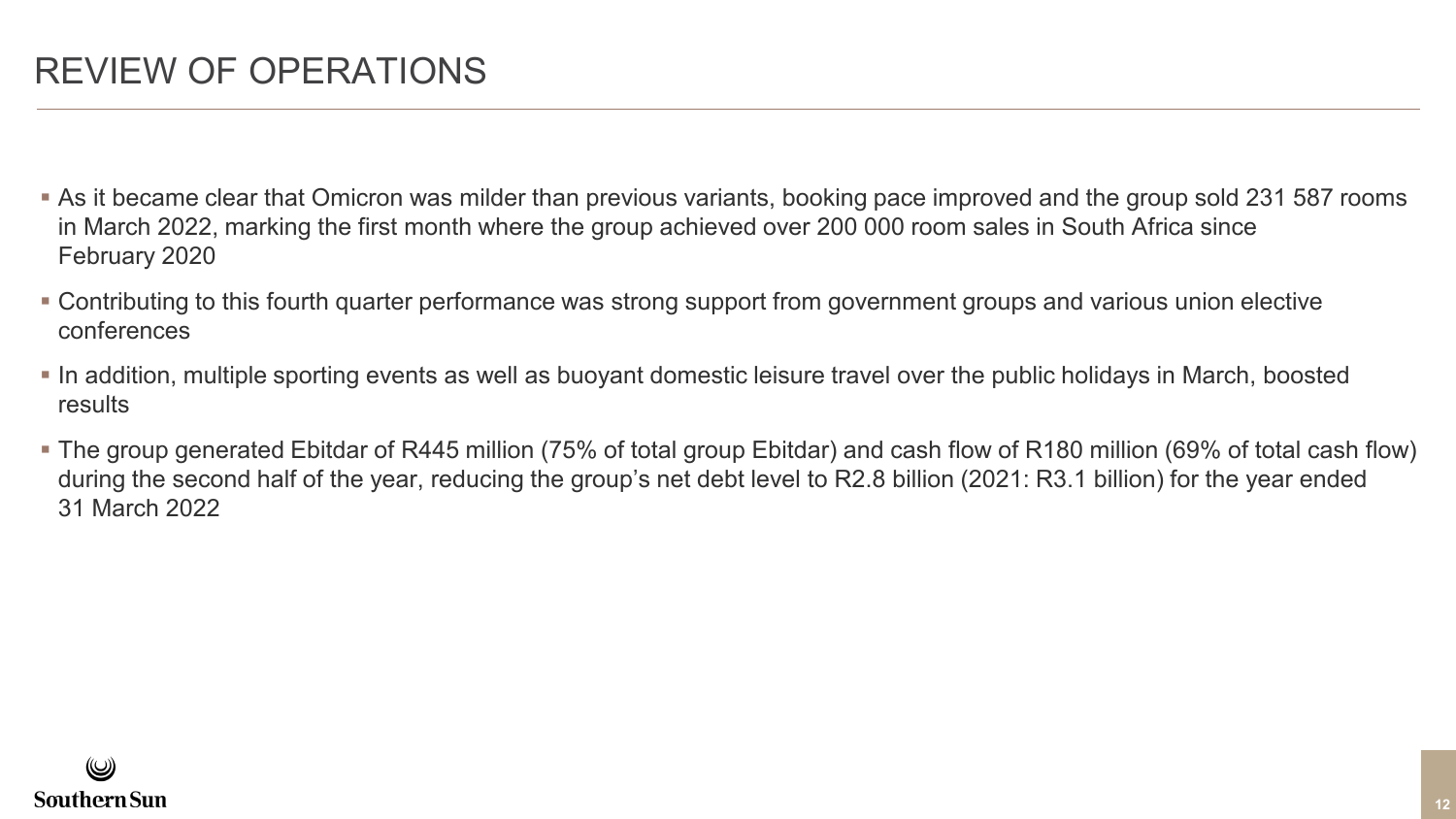#### Proposed transaction with Tsogo Sun Gaming

- The company announced on SENS that it had concluded a Hotel Purchase Agreement with Tsogo Sun Gaming Limited and two of its subsidiaries (TSG) in terms of which the group will acquire the Southern Sun Emnotweni and StayEasy Emnotweni (Emnotweni Hotels) in Mbombela, Mpumalanga province from TSG for an aggregate purchase consideration of R141.6 million (VAT exclusive)
- In addition, the company and its subsidiary, Southern Sun Hotel Interests (Pty) Limited (SSHI), have concluded a Separation Agreement with TSG and its various subsidiaries, in terms of which the management and licensing agreements concluded with SSHI in respect of fifteen hotels owned by TSG will be capable of termination, subject to payment of an aggregate termination fee of R398.8 million (VAT exclusive)
- The proposed transaction is subject to various suspensive conditions including shareholder approval and shareholders are referred to the relevant SENS announcement for further details. The agreements contain warranties, undertakings and breach provisions that are normal for transactions of their nature
- The successful implementation of the proposed transaction will result in the group receiving a net cash inflow of R257.2 million and acquiring the two Emnotweni Hotels, which are important for the group's distribution in the province. The company believes this to be a beneficial transaction for the group and its shareholders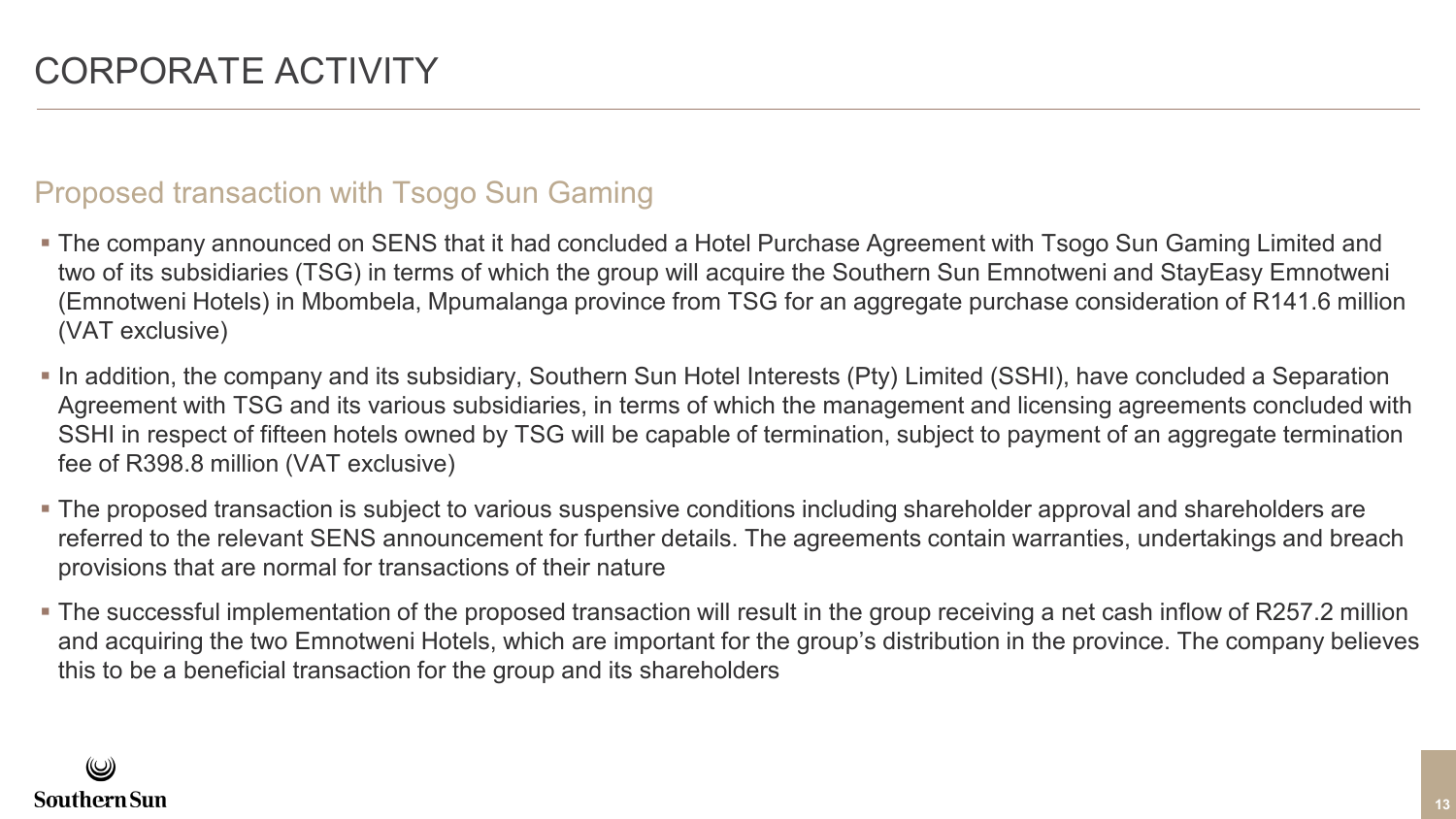#### Proposed disposal of Southern Sun Ikoyi, Nigeria

- As announced on SENS, the group's wholly owned subsidiary Southern Sun Africa (SSA) entered into a Sale Agreement on 26 May 2022 with Kasada Albatross Holding (the Purchaser), which is a subsidiary of Kasada Hospitality Fund LP. In terms of the Sale Agreement, the group committed to dispose of its entire 75.55% shareholding and shareholder loan claims in Ikoyi Hotels Limited (Ikoyi) which owns the Southern Sun Ikoyi hotel in Ikoyi, Nigeria
- The aggregate disposal consideration per the agreement is US\$30.4 million, comprising US\$29.1 million for the shares and US\$1.3 million for the shareholder loan claims. The successful implementation of the disposal would result in the reduction of the group's US dollar-denominated debt (Offshore Debt) through the deconsolidation of Ikoyi's external debt of US\$12.8 million and provides SSA with sufficient cash resources to offset Offshore Debt in Mozambique amounting to US\$26.6 million, thereby eliminating the forex risk to the group. The Sale Agreement also provides for the Purchaser to release the group from its guarantee obligations in respect of the external debt of Ikoyi
- The disposal is subject to the fulfilment (or waiver) of various conditions precedent, including the approval of the Federal Competition and Consumer Protection Commission in Nigeria. The Sale Agreement also provides for warranties, undertakings, indemnities and events of default that are normal for transactions of this nature. Further announcements will be made in due course updating shareholders on the status of the disposal.

![](_page_13_Picture_5.jpeg)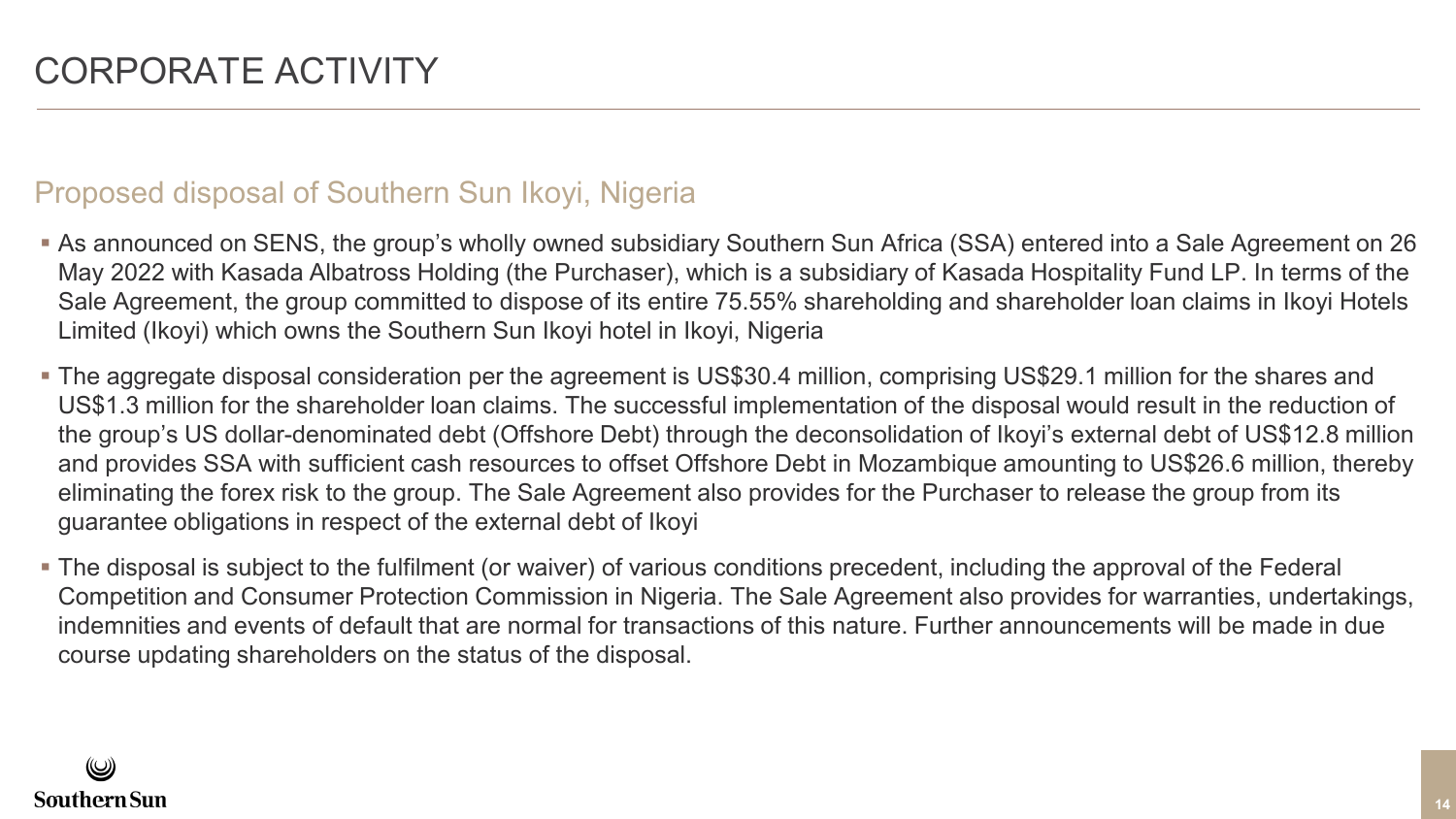![](_page_14_Picture_0.jpeg)

![](_page_14_Picture_1.jpeg)

FINANCIAL OVERVIEW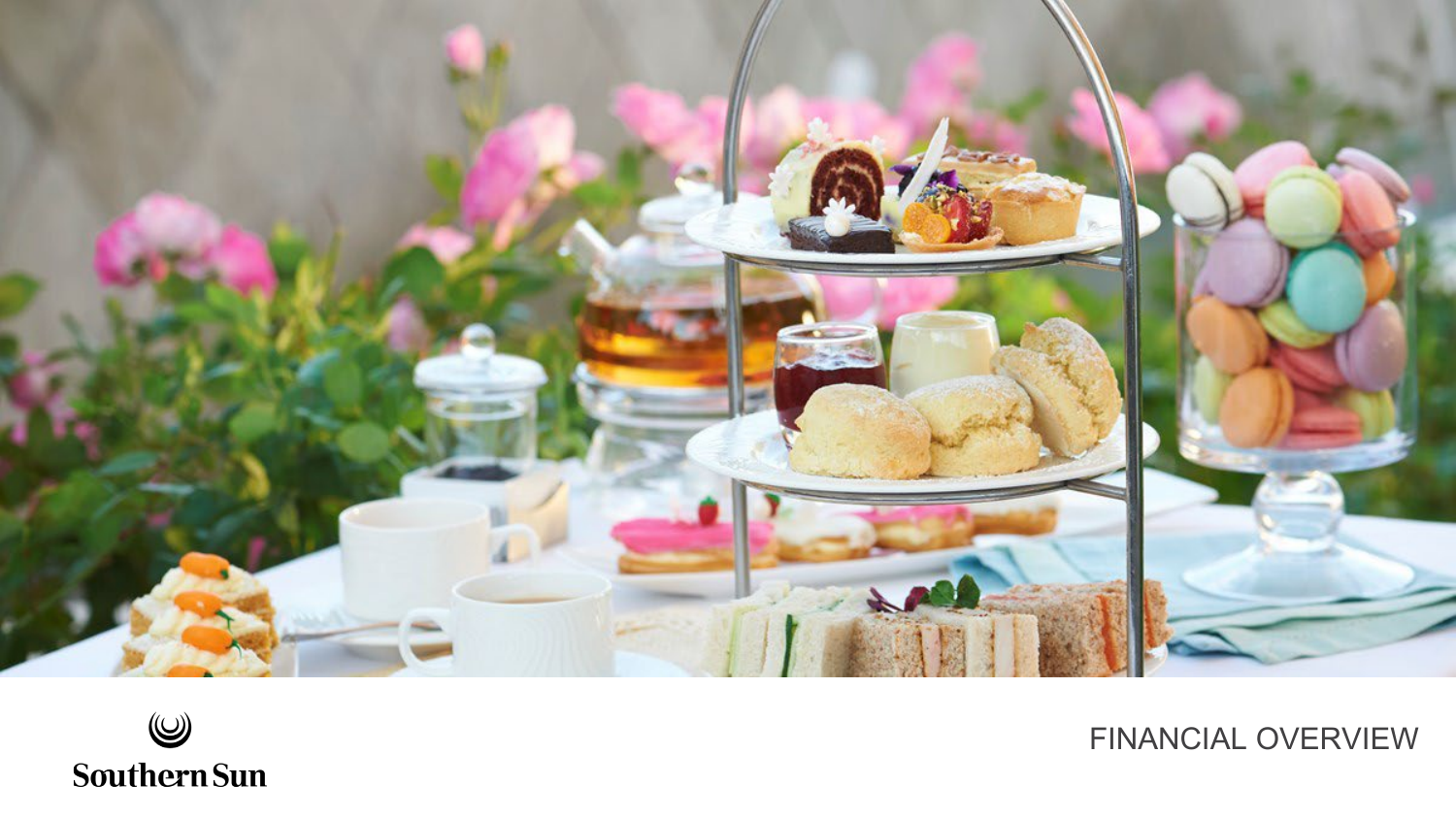# QUARTERLY PERFORMANCE (Rm)

|                                                | Q <sub>1</sub>           | Q2     | H1         | Q3       | Q <sub>4</sub> | H <sub>2</sub> | <b>Total</b> |
|------------------------------------------------|--------------------------|--------|------------|----------|----------------|----------------|--------------|
| <b>Revenue</b>                                 |                          |        |            |          |                |                |              |
| F'22                                           | 469                      | 490    | 959        | 845      | 904            | 1749           | 2 7 0 8      |
| F'21                                           | 58                       | 277    | 335        | 448      | 355            | 803            | 1 1 3 8      |
| Change on F'21                                 | 411                      | 213    | 624        | 397      | 549            | 946            | 1570         |
| F'22 Occupancy (SA & Offshore owned portfolio) | 22.7%                    | 21.1%  | 21.9%      | 38.0%    | 40.5%          | 39.2%          | 30.6%        |
| <b>Ebitdar</b>                                 |                          |        |            |          |                |                |              |
| F <sup>22</sup>                                | (39)                     | $*184$ | $*145$     | *189     | $*256$         | $*445$         | $*590$       |
| F <sub>21</sub>                                | (160)                    | (46)   | (206)      | 47       | (18)           | 29             | (177)        |
| Change on F'21                                 | 121                      | 230    | 351        | 142      | 274            | 416            | 767          |
| * Includes insurance proceeds of               | $\overline{\phantom{a}}$ | 162    | 162        | 5        | 24             | 29             | 191          |
| <b>Adjusted earnings</b>                       |                          |        |            |          |                |                |              |
| F <sup>22</sup>                                | (172)                    | $**10$ | $**$ (162) | $**$ (4) | $*48$          | $*44$          | $**$ (118)   |
| F'21                                           | (216)                    | (210)  | (426)      | (92)     | (115)          | (207)          | (633)        |
| Change on F'21                                 | 44                       | 220    | 264        | 88       | 163            | 251            | 515          |
| ** Includes insurance proceeds after tax of    | $\overline{\phantom{a}}$ | 118    | 118        | 4        | 17             | 21             | 139          |

![](_page_15_Picture_2.jpeg)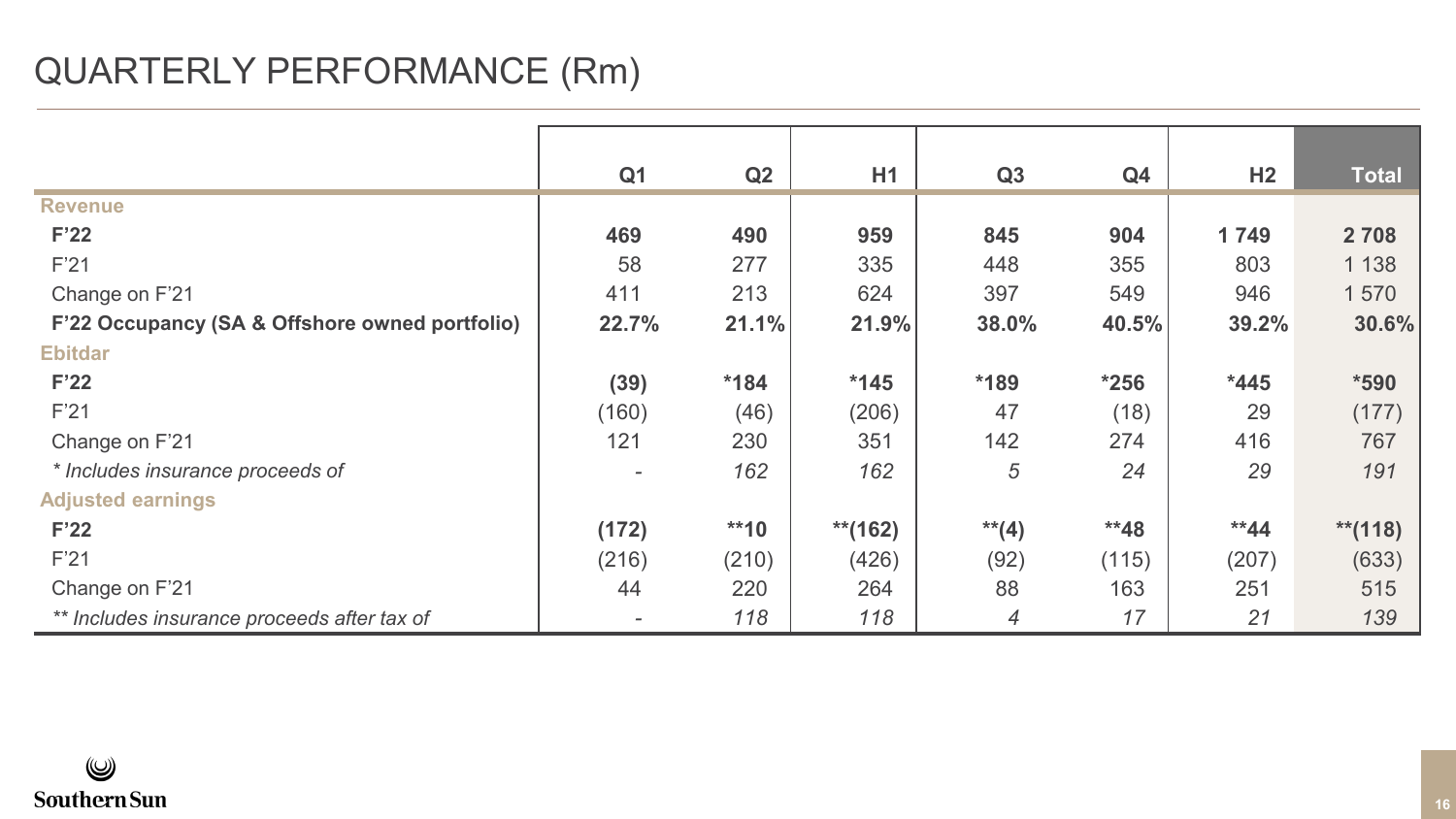### SOUTH AFRICA SYSTEM-WIDE PORTFOLIO – ROOMS SOLD SINCE 1994

![](_page_16_Figure_1.jpeg)

Rooms Sold — Occupancy

![](_page_16_Picture_4.jpeg)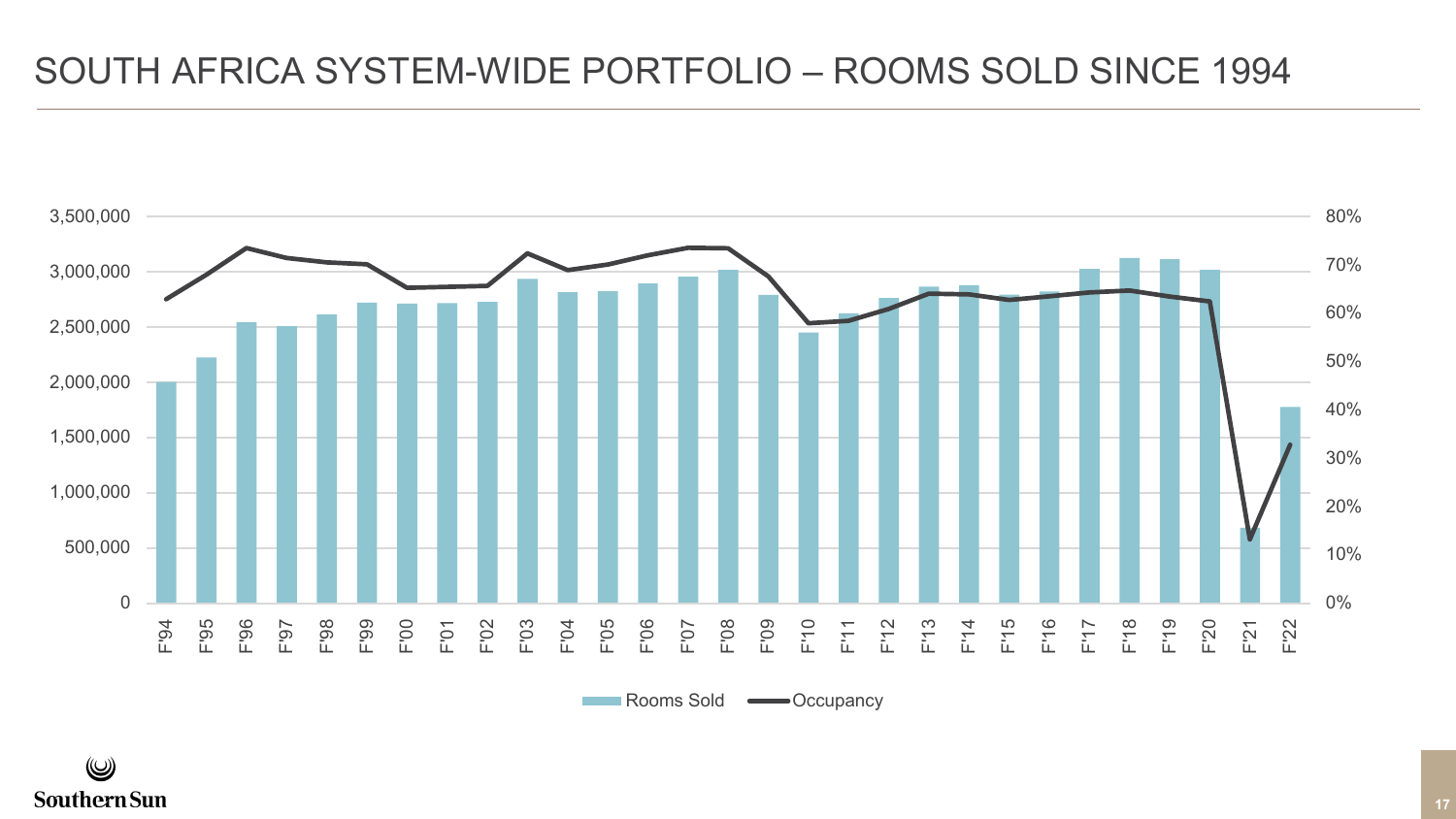### SOUTH AFRICA SYSTEM-WIDE PORTFOLIO – TREND IN ROOMS SOLD

![](_page_17_Figure_1.jpeg)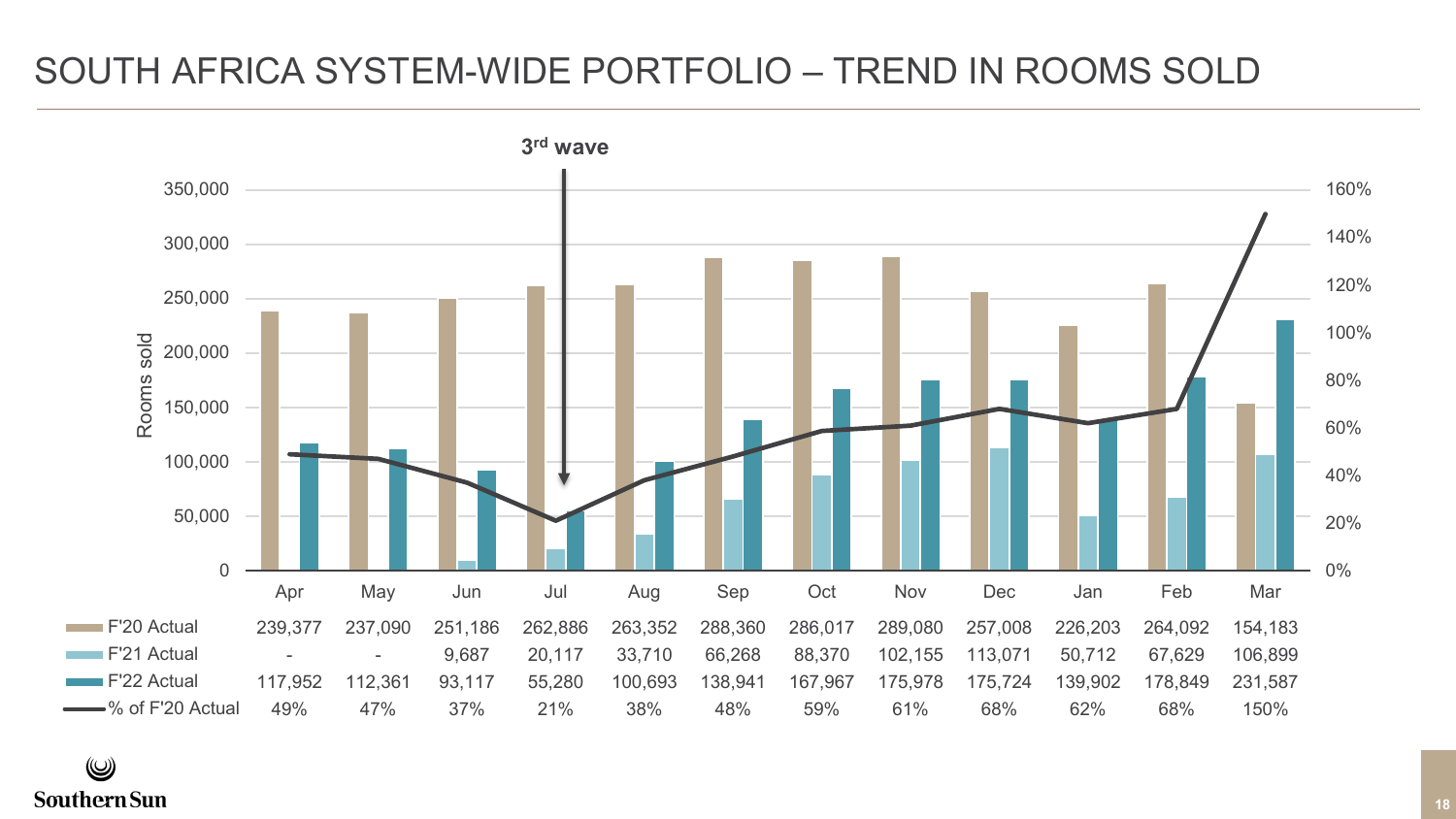# INCOME STATEMENT (Rm)

|                                                  | F'22    | F'21    | Change on |                                                                                                                                             |         |         |
|--------------------------------------------------|---------|---------|-----------|---------------------------------------------------------------------------------------------------------------------------------------------|---------|---------|
| <b>Income</b>                                    | 2 7 0 8 | 1 1 3 8 | 1570      |                                                                                                                                             |         |         |
| Rooms revenue                                    | 1641    | 593     | 1048      |                                                                                                                                             |         |         |
| Food & beverage revenue                          | 731     | 269     | 462       |                                                                                                                                             |         |         |
| Property rental income                           | 90      | 27      | 63        |                                                                                                                                             |         |         |
| Other income                                     | 246     | 249     | (3)       |                                                                                                                                             |         |         |
| <b>Overheads</b>                                 | (2309)  | (1315)  | (994)     | <b>Owned stats</b>                                                                                                                          | F'22    | F'21    |
| Insurance proceeds                               | 191     |         | 191       | Occupancy (%)*                                                                                                                              | 30.6    | 12.2    |
|                                                  |         |         |           | Average room rate (R)                                                                                                                       | 1072    | 1 0 1 9 |
| <b>Ebitdar</b>                                   | 590     | (177)   | 767       | RevPar (R)                                                                                                                                  | 328     | 124     |
| LTI expense                                      | (10)    | (14)    | 4         | Rooms available ('000)^                                                                                                                     | 5 0 0 8 | 4769    |
| Property rentals                                 | (3)     | 22      | (25)      | Rooms sold ('000)                                                                                                                           | 1530    | 582     |
| Property rentals                                 | (144)   | (106)   | (38)      | Rooms revenue (Rm)                                                                                                                          | 1641    | 593     |
| Property rentals - IFRS16                        | 141     | 128     | 13        | * Occupancy for the current and prior periods is expressed as a                                                                             |         |         |
| Amortisation & depreciation                      | (365)   | (407)   | 42        | percentage of total rooms available irrespective of whether the hotel<br>traded or not                                                      |         |         |
| Amortisation & depreciation                      | (291)   | (329)   | 38        | ^ The increase in rooms available relates to the HPF investment                                                                             |         |         |
| Amortisation & depreciation - IFRS16             | (74)    | (78)    | 4         | properties transferred to property, plant and equipment during FY21<br>reflected as part of the group's owned portfolio for a full 12-month |         |         |
| Exceptional items                                | (44)    | (80)    | 36        | period as well as the take-on of the Garden Court Victoria Junction<br>with effect from October 2021.                                       |         |         |
| Profit/(loss) before interest and taxation (c/f) | 168     | (656)   | 824       |                                                                                                                                             |         |         |

| <b>Owned stats</b>      | F'22    | F'21    |
|-------------------------|---------|---------|
| Occupancy (%)*          | 30.6    | 12.2    |
| Average room rate (R)   | 1072    | 1 0 1 9 |
| RevPar (R)              | 328     | 124     |
| Rooms available ('000)^ | 5 0 0 8 | 4 7 6 9 |
| Rooms sold ('000)       | 1530    | 582     |
| Rooms revenue (Rm)      | 1641    | 593     |

٧ **Southern Sun**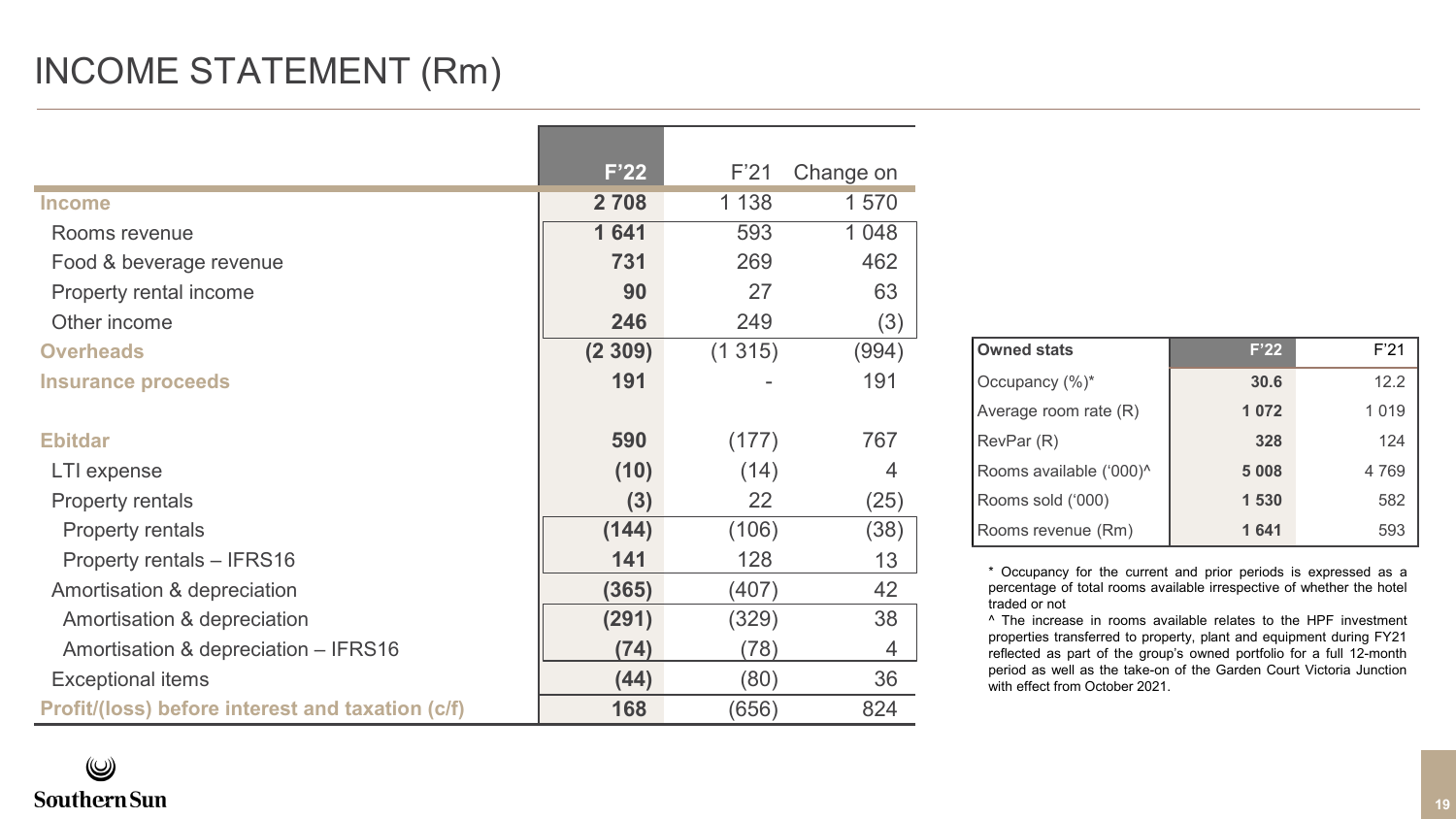# INCOME STATEMENT (Rm) CONTINUED

|                                                         | F'22  | F'21  | Change on |
|---------------------------------------------------------|-------|-------|-----------|
| Profit/(loss) before interest and taxation (b/f)        | 168   | (656) | 824       |
| Finance costs (net)                                     | (358) | (346) | (12)      |
| Finance costs (net)                                     | (230) | (218) | (12)      |
| Finance costs - IFRS16                                  | (128) | (128) |           |
| Share of earnings/(loss) of associates & joint ventures | 26    | (128) | 154       |
| Income tax                                              | 8     | 148   | (140)     |
| Loss for the period                                     | (156) | (982) | 826       |
| Non-controlling interests                               |       | 86    | (86)      |
| <b>Attributable loss</b>                                | (156) | (896) | 740       |

![](_page_19_Picture_2.jpeg)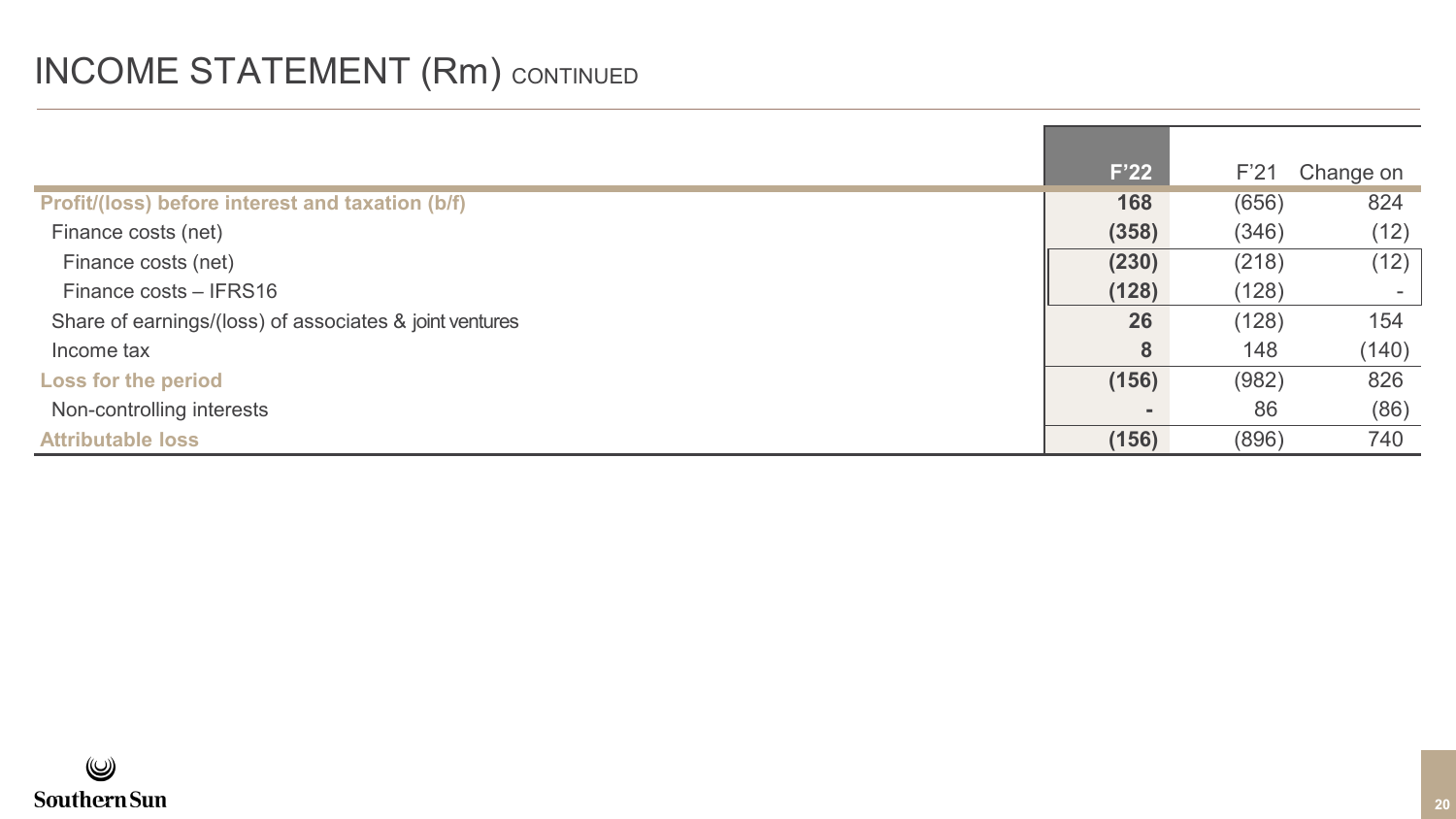### RECONCILIATION TO HEADLINE EARNINGS (Rm)

|                                                          |              | F'22           | F'21  |            |
|----------------------------------------------------------|--------------|----------------|-------|------------|
|                                                          | <b>Gross</b> | <b>Net</b>     | Gross | <b>Net</b> |
| Attributable loss(1)                                     |              |                |       |            |
|                                                          |              | (156)          |       | (896)      |
| Loss on disposal of PPE                                  |              |                |       |            |
| Impairment of PPE                                        | 94           | 89             | 237   | 236        |
| Fair value adjustment of investment property             | (55)         | (43)           | 99    | 83         |
| Impairments of investments in associates                 |              | $\blacksquare$ | 15    | 15         |
| Impairment of goodwill                                   |              | $\sim$         | 30    | 30         |
| Gain on disposal of investment in MAIA                   |              | $\blacksquare$ | (355) | (355)      |
| Tax effect of rate change                                |              | (1)            |       |            |
| Share of associates' (IHL) headline earnings adjustment  | (11)         | (11)           | 100   | 100        |
| Total non-controlling interest effects of adjustments    |              |                | 4     | 4          |
| Headline loss <sup>(1)</sup>                             |              | (121)          |       | (783)      |
| Weighted average number of shares in issue (millions)    |              | 1 4 7 8        |       | 1 2 3 3    |
| <b>Basic and diluted headline loss per share (cents)</b> |              | (8.2)          |       | (63.5)     |

(1) These performance measures include the after-tax impact of insurance proceeds received during the year of R139 million

![](_page_20_Picture_3.jpeg)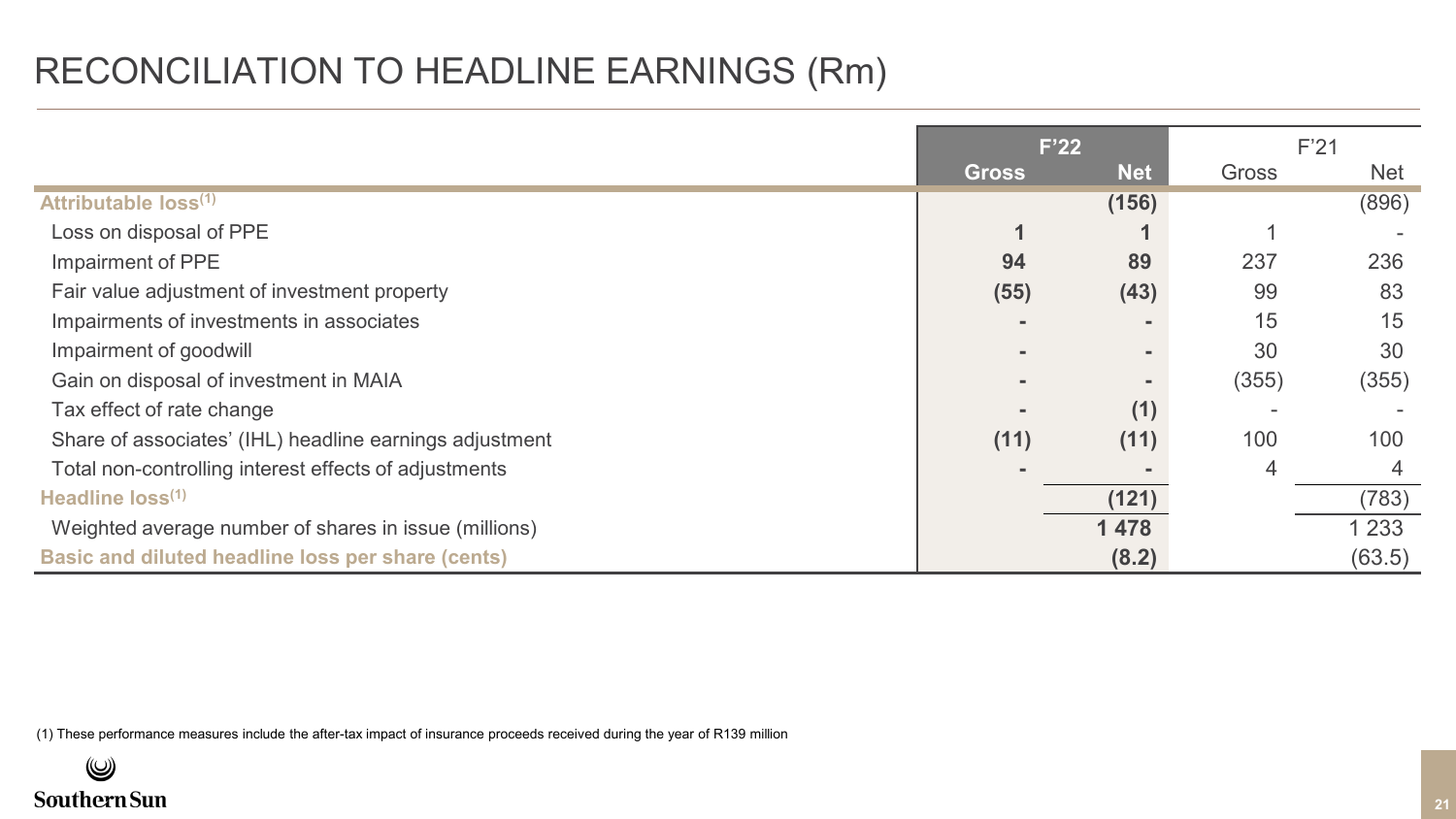### RECONCILIATION TO ADJUSTED HEADLINE EARNINGS (Rm)

|                                                       | F'22         |                |       | F'21       |
|-------------------------------------------------------|--------------|----------------|-------|------------|
|                                                       | <b>Gross</b> | <b>Net</b>     | Gross | <b>Net</b> |
| Headline loss(1)                                      |              | (121)          |       | (783)      |
| <b>Transaction costs</b>                              |              | $\blacksquare$ | 6     | 6          |
| Restructuring costs (including termination benefits)  | 4            | 3              | 36    | 26         |
| Pre-opening expenses                                  |              | $\blacksquare$ | 3     |            |
| Impairment of inventory                               |              | $\sim$         | 8     | 8          |
| Tax effects of HPF ceasing to be a REIT               |              | $\sim$         | 105   | 105        |
| Share of associates' exceptional items                |              | $\blacksquare$ | 3     |            |
| Adjusted headline loss(1)                             |              | (118)          |       | (633)      |
| Weighted average number of shares in issue (millions) |              | 1478           |       | 1 2 3 3    |
| Basic and diluted headline loss per share (cents)     |              | (8.0)          |       | (51.4)     |

(1) These performance measures include the after-tax impact of insurance proceeds received during the year of R139 million

![](_page_21_Picture_3.jpeg)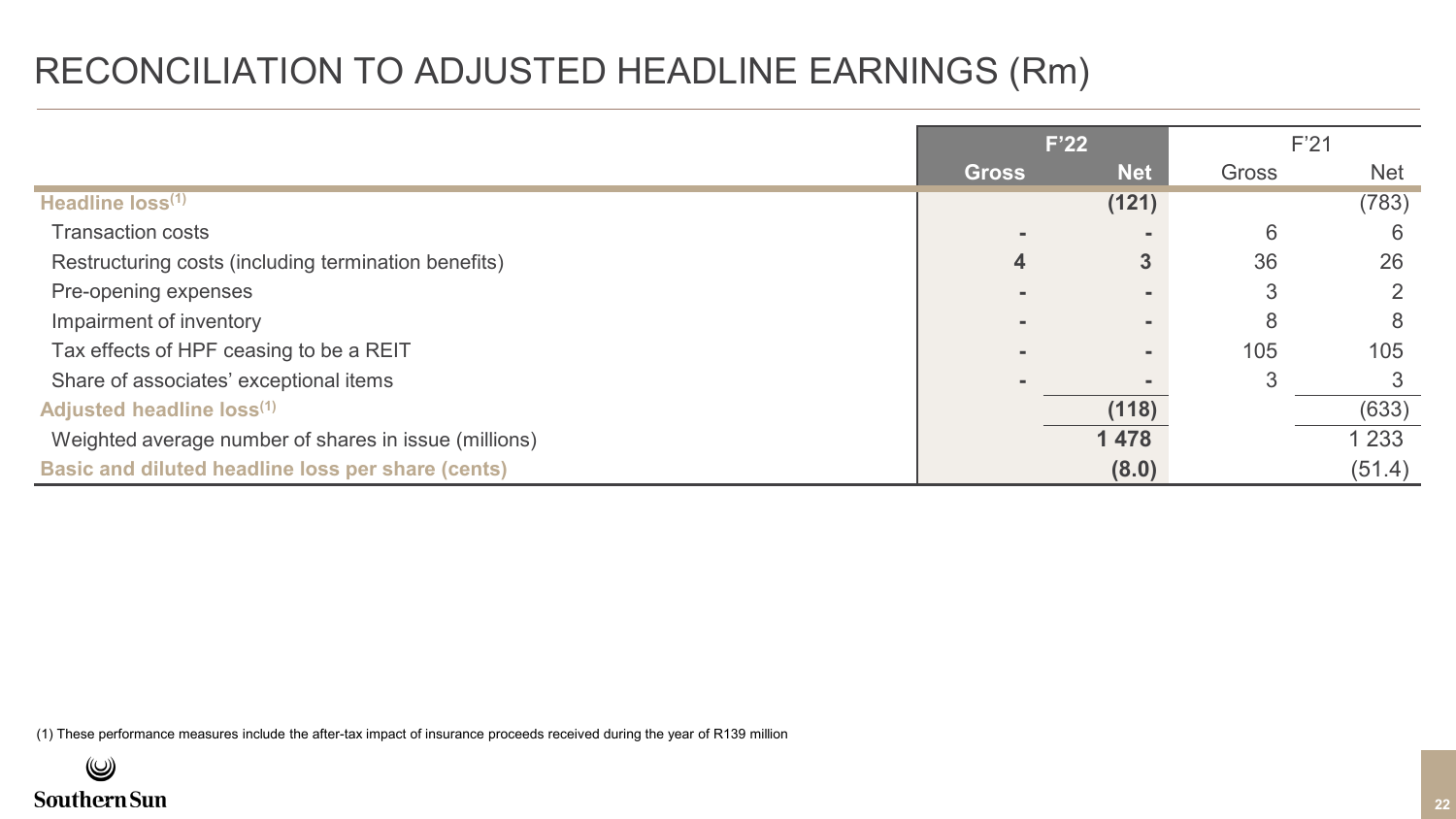### SEGMENTAL ANALYSIS (Rm)

|                             | <b>Income</b> |         | <b>Ebitdar</b> |                          | Ebitdar margin % |      |
|-----------------------------|---------------|---------|----------------|--------------------------|------------------|------|
|                             | F'22          | F'21    | F'22           | F'21                     | F'22             | F'21 |
| Manco $(1)$                 | 139           | 68      | 224            | (27)                     | 161              | (40) |
| Rental income - HPF $(2)$   | 68            | 27      | 68             | 27                       | 100              | 100  |
| <b>Trading income - HPF</b> | 177           | 38      | (7)            | (24)                     | (4)              | (63) |
| <b>Internally managed</b>   | 2 100         | 904     | 253            | (131)                    | 12               | (14) |
| Coastal                     | 1 1 6 7       | 429     | 197            | (92)                     | 17               | (21) |
| Inland                      | 697           | 334     | 13             | (56)                     | $\overline{2}$   | (17) |
| Other                       | 236           | 141     | 43             | 17                       | 18               | 12   |
| Offshore (1)                | 318           | 135     | 52             | (22)                     | 16               | (16) |
| Internal management fees    | (94)          | (34)    | $\blacksquare$ | $\overline{\phantom{a}}$ | ٠.               |      |
| <b>Total</b>                | 2 7 0 8       | 1 1 3 8 | 590            | (177)                    | 22               | (16) |
| <b>Analysed as:</b>         |               |         | 590            | (177)                    |                  |      |
| <b>Hotels SA</b>            |               |         | 538            | (155)                    |                  |      |
| <b>Hotels Offshore</b>      |               |         | 52             | (22)                     |                  |      |

(1) Ebitdar includes insurance proceeds of R191 million

Following the group's acquisition of 100% interest in HPF, the Rental income - HPF segment is now reviewed before deducting property rates, taxes and other costs recovered from HPF. Had the segment been reviewed on a similar basis in 2021, the Rental income – HPF revenue and Ebitdar would have amounted to R52 million

 $\circledB$ **Southern Sun**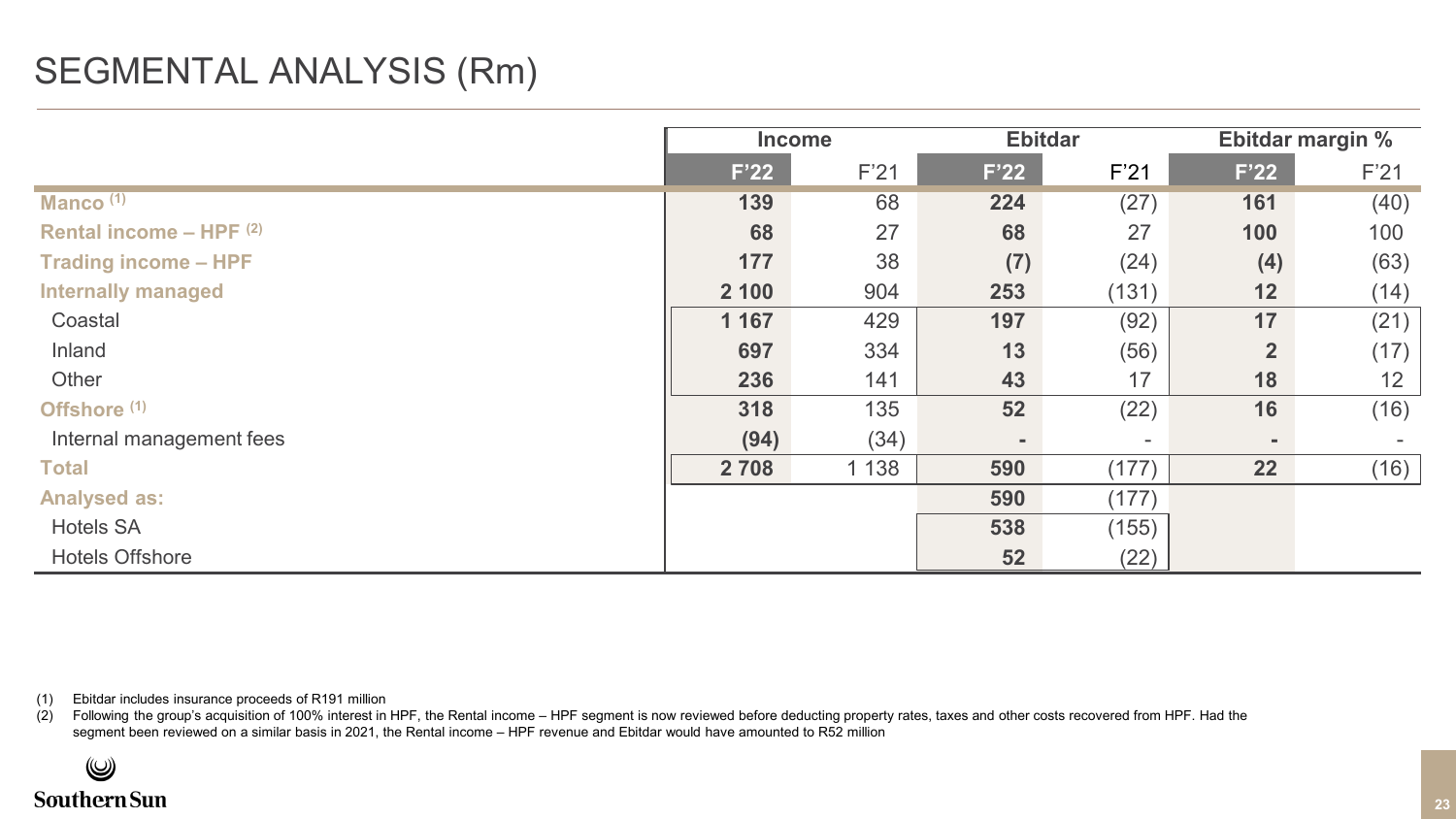# CASH FLOW (Rm)

|                                                                     | F'22  | F'21  |
|---------------------------------------------------------------------|-------|-------|
| Ebitdar per income statement                                        | 590   | (177) |
| Property rentals                                                    | (146) | (106) |
| Move in working capital adjusted for non-cash and exceptional items | 59    | 144   |
| Dividend income from associate                                      | 5     |       |
| <b>Cash generated/(utilised) from operations</b>                    | 508   | (139) |
| Net finance costs paid (excluding IFRS16 adjustments)               | (228) | (218) |
| <b>Taxation paid</b>                                                | (9)   | (42)  |
| Operating equipment purchased                                       | (5)   | (1)   |
| Maintenance capex                                                   | (43)  | (46)  |
| Free cash inflow/(outflow) (c/f)                                    | 223   | (446) |

![](_page_23_Picture_2.jpeg)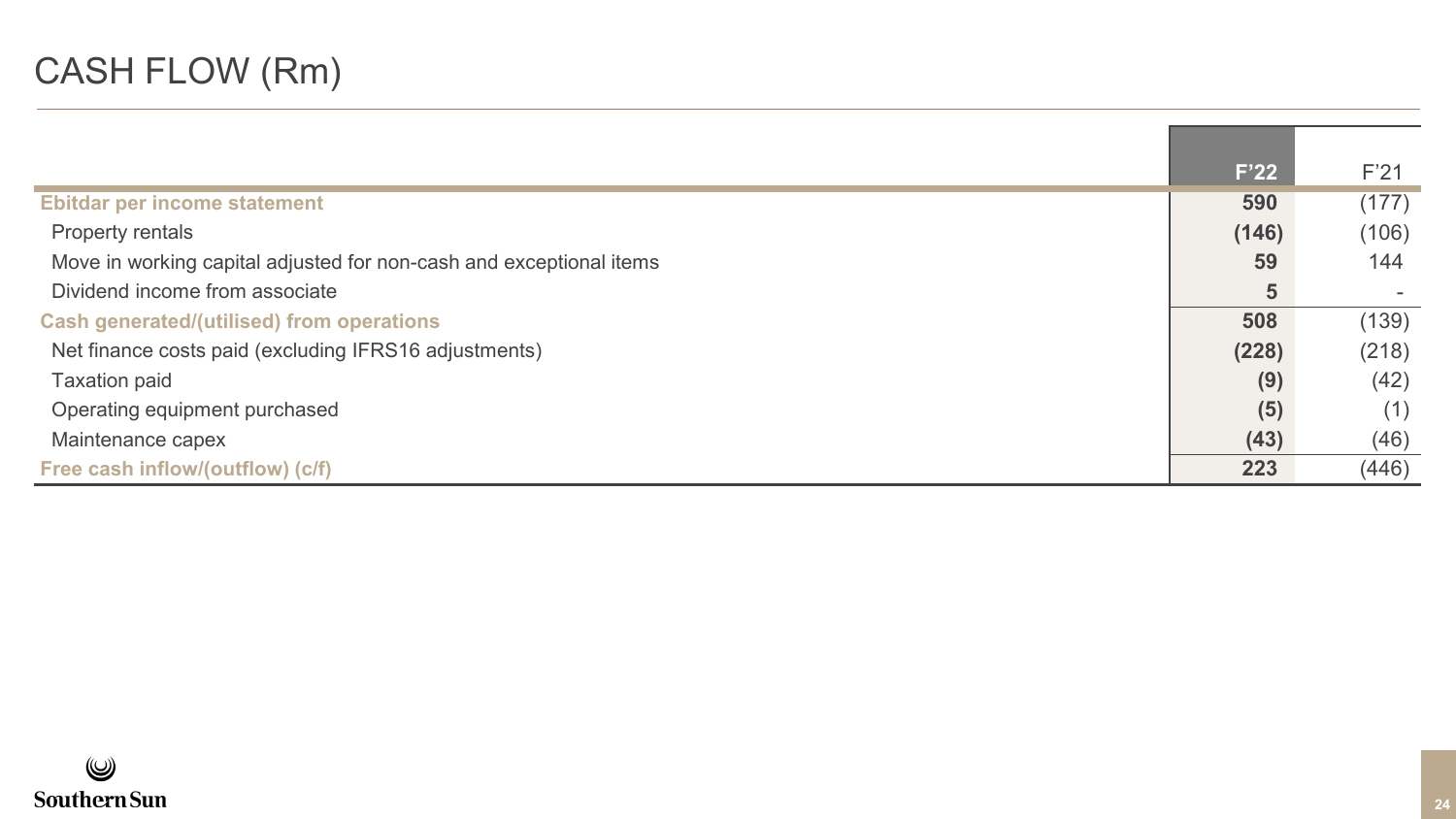# **CASH FLOW (Rm) CONTINUED**

|                                                   | F'22                     | F <sub>21</sub> |
|---------------------------------------------------|--------------------------|-----------------|
| Free cash inflow/(outflow) (b/f)                  | 223                      | (446)           |
| Disposal proceeds                                 | $\overline{\phantom{a}}$ |                 |
| Investment activities - expansion capex           |                          | (16)            |
| Associates, joint ventures, loans and investments |                          | 481             |
| <b>Net cash surplus</b>                           | 224                      | 19              |
| Currency                                          | (3)                      | (13)            |
| Move in net <b>IBD</b>                            | 221                      | 6               |
| Opening net IBD                                   | (3069)                   | (3 252)         |
| Prepaid borrowing costs and accrued interest      |                          |                 |
| Currency                                          | 17                       | 175             |
| <b>Closing net IBD</b>                            | (2830)                   | (3069)          |

![](_page_24_Picture_2.jpeg)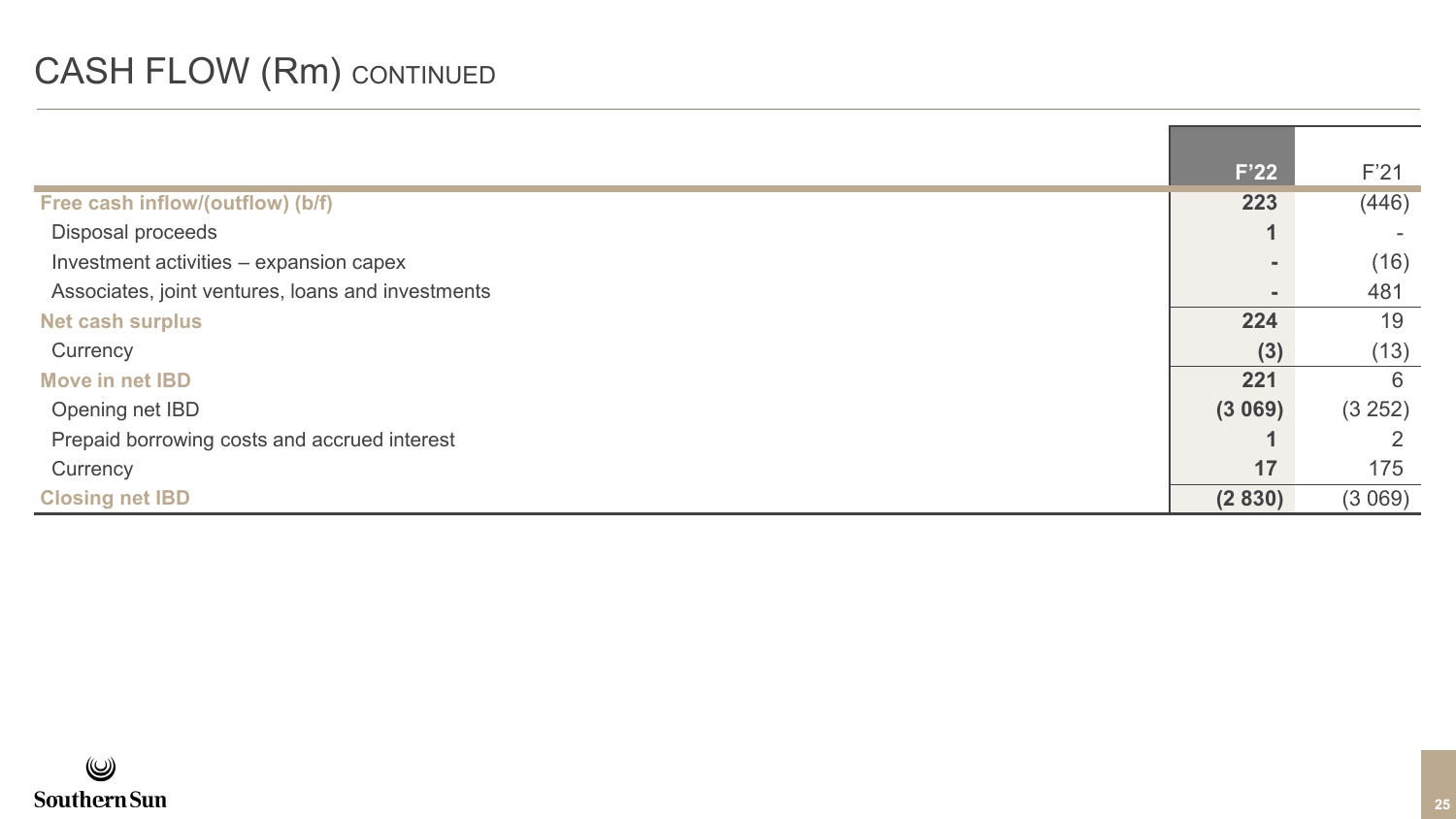# INVESTMENT ACTIVITIES (Rm)

|                                            | F <sup>22</sup> | F'21 |
|--------------------------------------------|-----------------|------|
| <b>Investment activities</b>               |                 | 16   |
| <b>Riverside Conference Centre</b>         |                 | 16   |
| <b>Maintenance capex</b>                   | 43              | 46   |
| Hotel major refurbishments:                |                 |      |
| <b>Garden Court Marine Parade</b>          | $\overline{2}$  |      |
| Southern Sun Waterfront                    |                 |      |
| Arabella Hotel & Spa                       | $\overline{2}$  |      |
| Southern Sun Elangeni & Maharani           |                 |      |
| Southern Sun Cape Sun                      |                 |      |
| Resorts (Drakensberg Sun & Sabi River Sun) |                 |      |
| <b>Garden Court Hatfield</b>               |                 |      |
| Southern Sun Rosebank                      |                 |      |
| Other maintenance capex                    | 38              | 25   |
| <b>Total investment spend</b>              | 43              | 62   |

![](_page_25_Picture_2.jpeg)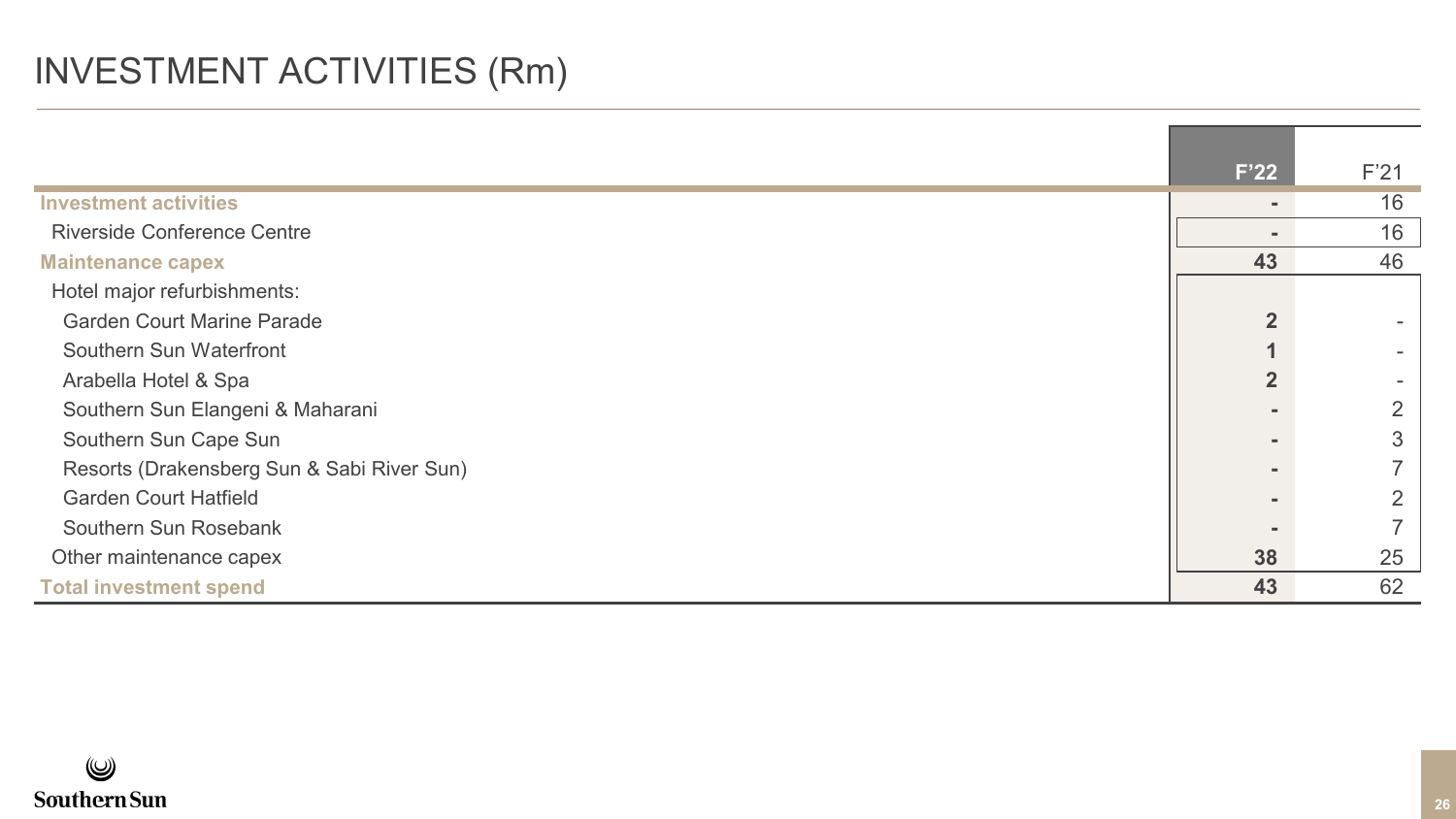# INTEREST BEARING DEBT (Rm)

|                                       | F'22    | F'21    |
|---------------------------------------|---------|---------|
| External debt - Offshore (US\$ based) | 667     | 750     |
| External debt (Rand based)            | 2 8 3 1 | 2 7 3 0 |
| Prepaid borrowing costs               | (3)     | (4)     |
| <b>Gross IBD</b>                      | 3 4 9 5 | 3476    |
| Cash on hand - Hotels SA              | (584)   | (365)   |
| Cash on hand - Hotels Offshore        | (81)    | (42)    |
| <b>Net IBD</b>                        | 2830    | 3 0 6 9 |
| <b>Analysed as: Hotels SA</b>         | 2 2 4 4 | 2 3 6 3 |
| <b>Hotels Offshore</b>                | 586     | 706     |
| Cost of net debt<br>$-$ pre tax       | 6.9%    | 7.0%    |
| — post tax                            | 5.0%    | 5.1%    |

![](_page_26_Picture_2.jpeg)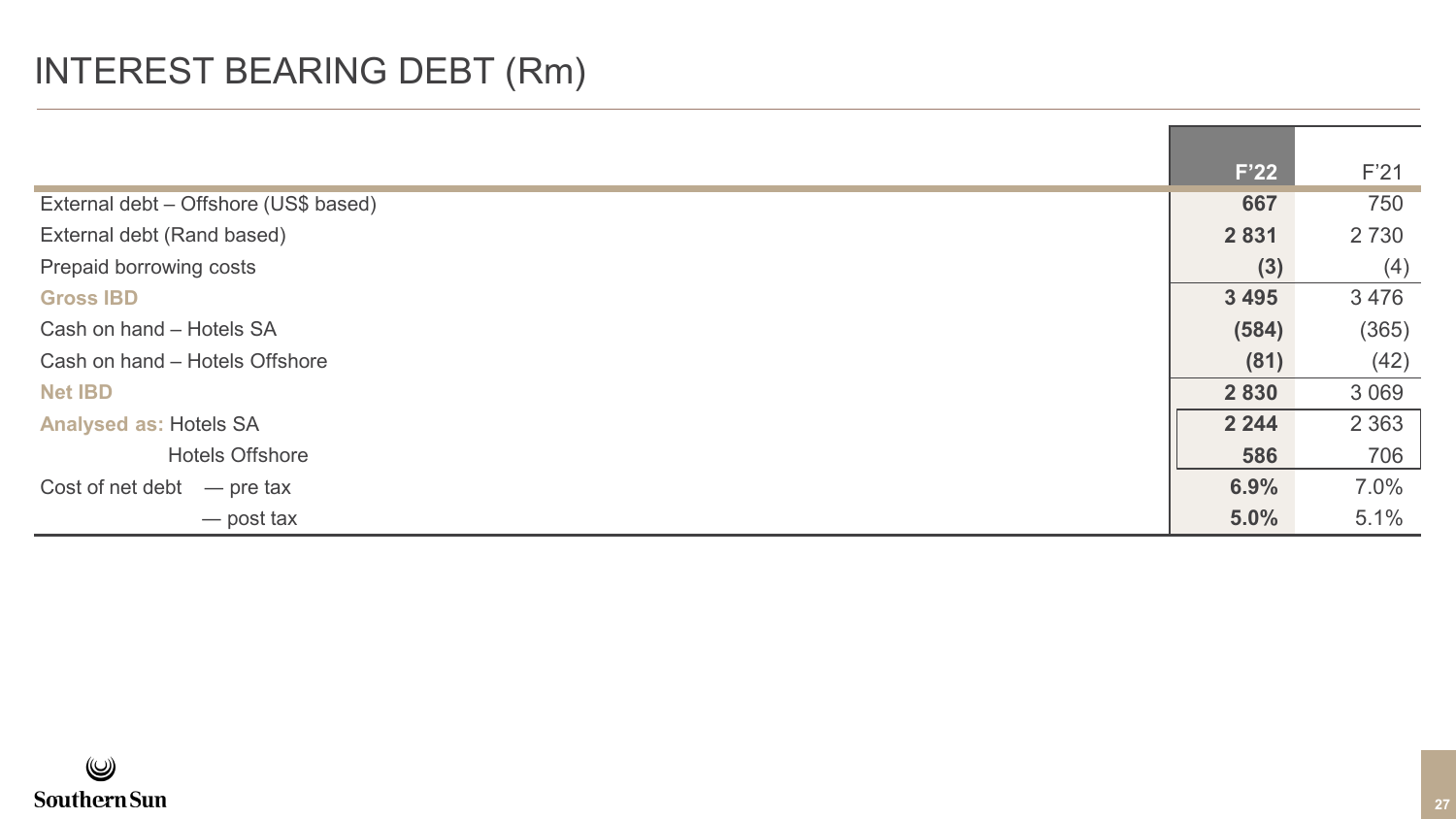- The group has comfortably met revised Ebitdar and liquidity covenants for all quarterly measurement periods in the current financial year, including March 2022
- Lenders have approved the covenant waivers for September 2022 on the basis that the revised covenants continue to be measured
- Liquidity thresholds at Southern Sun and Hospitality remain R500m and R125m respectively
- Based on improvements in trading levels and cash flow forecasts, management believes that the group should meet these revised covenants
- The group extended debt facilities and corporate bonds maturing prior to 31 March 2023 by 12 months to ensure that solvency requirements are met and that the group can meet its obligations as they become due
- In HPF, Note 11, maturing on 31 March 2023 (R600 million), was replaced with Note 14 on the same terms and conditions maturing on 31 March 2024
- In addition, a term loan (R500 million fully utilised facility maturing on 31 August 2022) and an RCF facility (R500 million facility maturing on 19 December 2022 of which R200 million was utilised at 31 March 2022) were extended on the same terms and conditions to 31 August 2023 and 19 December 2023, respectively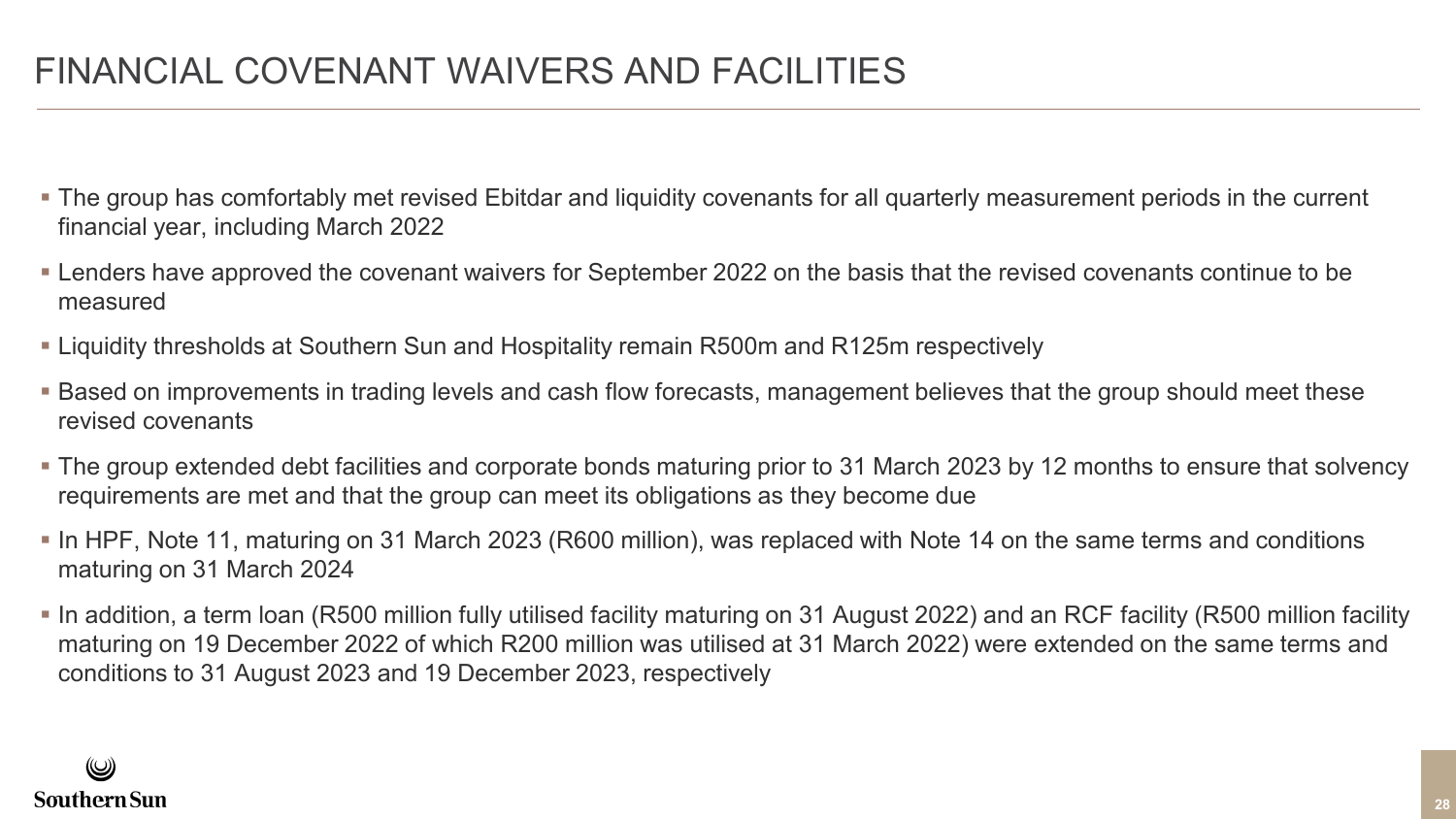### FINANCIAL COVENANT WAIVERS AND FACILITIES

- The company extended its R600 million facility, of which R200 million was utilised at 31 March 2022, on the same terms and conditions to 30 June 2023
- Terms have also been agreed with lenders to refinance the US\$2 million Mozambican Metical facilities (R27 million) and extend the maturity date to 31 March 2025
- These extensions will allow the group time to refinance and simplify the structure of its funding package
- As at 31 March 2022, the group has net cash and cash equivalents of R665 million (2021: R407 million), net of bank overdrafts
- The group has R3.5 billion (2021: R3.5 billion) of gross interest-bearing debt
- Access to R1.3 billion in undrawn facilities to meet its obligations as they become due

![](_page_28_Picture_7.jpeg)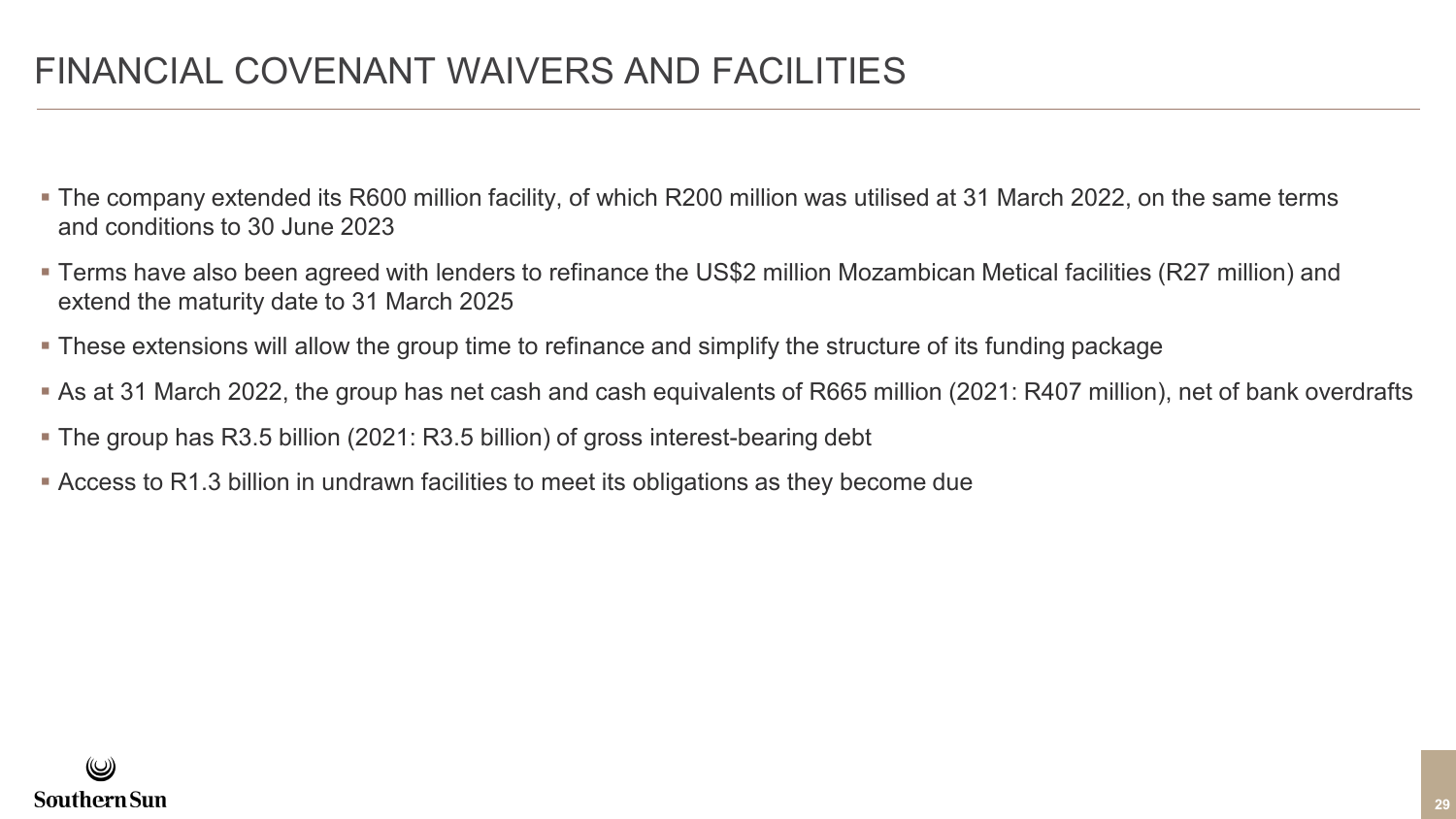### GROUP FACILITY PROFILE

![](_page_29_Figure_1.jpeg)

■ Utilised facility **Facility headroom** 

![](_page_29_Picture_4.jpeg)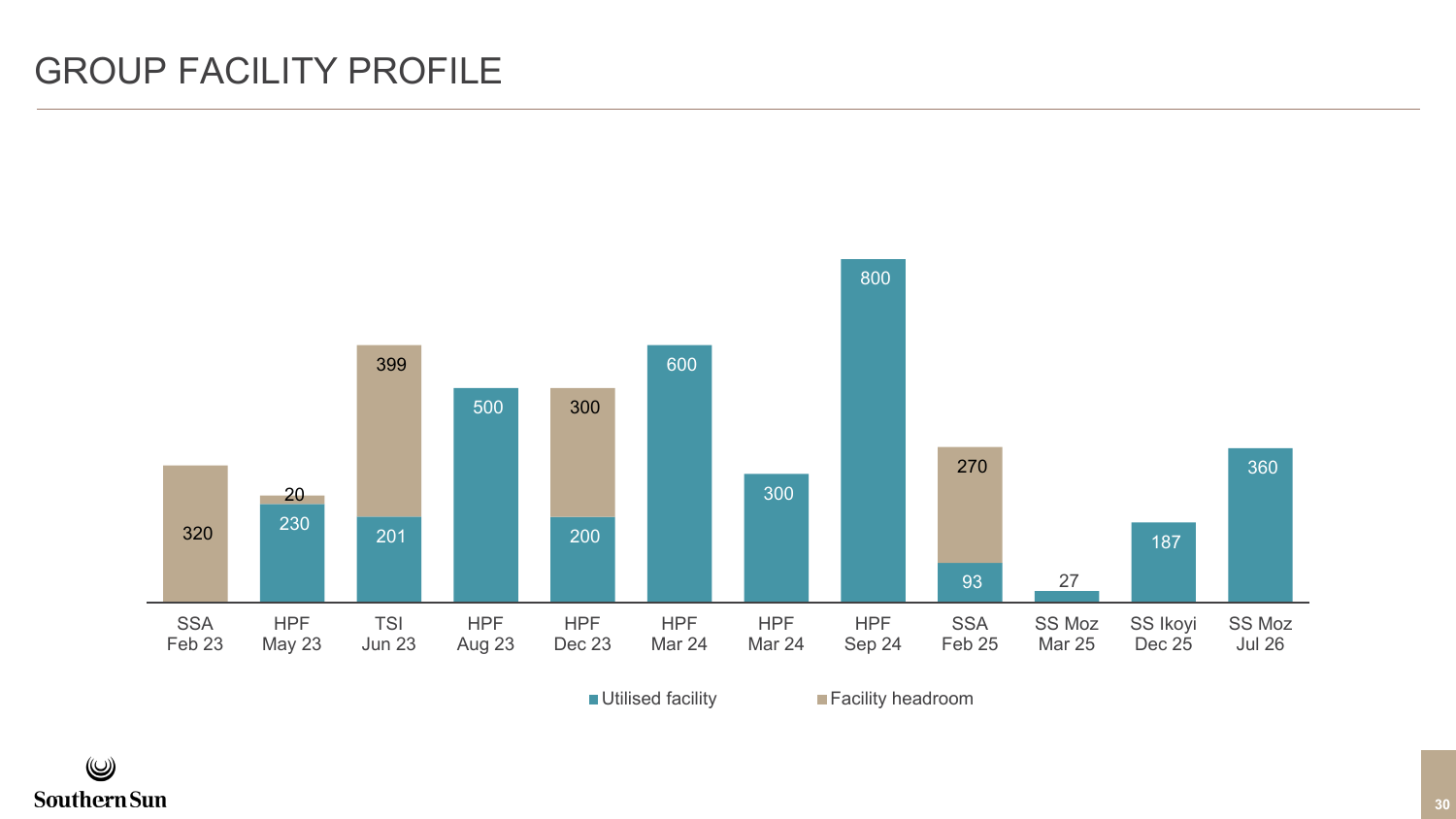- While we are encouraged by the recent upward trend in trading, we are acutely aware that we are still trading at occupancies significantly below the group's long-term average
- The group still faces several challenges, the most recent being the war in Ukraine, the flooding in KZN and the fifth Covid-19 wave. While the group has limited exposure to the Eastern Bloc markets in terms of revenue generation, the war's impact on global food and fuel pricing has an effect not only on the group but on our guests
- With travel budgets reduced to save costs and individuals preserving disposable income in a rising interest rate environment, the increasing cost of transport due to rising fuel prices is a major travel deterrent, particularly for international and corporate travel which are the two segments missing from the group's recovery to pre-Covid levels
- However, we do feel that we have passed the significant milestone of moving from a state of survival to a period of recovery. Ultimately, the demand for travel should normalise and the resilience of local leisure and, to an extent, groups and conferencing business in recent quarters is encouraging
- And finally, having weathered multiple Covid-19 waves over the past two years, the fifth wave may delay our recovery further. A consolation is that the impact of each wave seems to be less severe and the rebound in trading activity is quicker

![](_page_30_Picture_6.jpeg)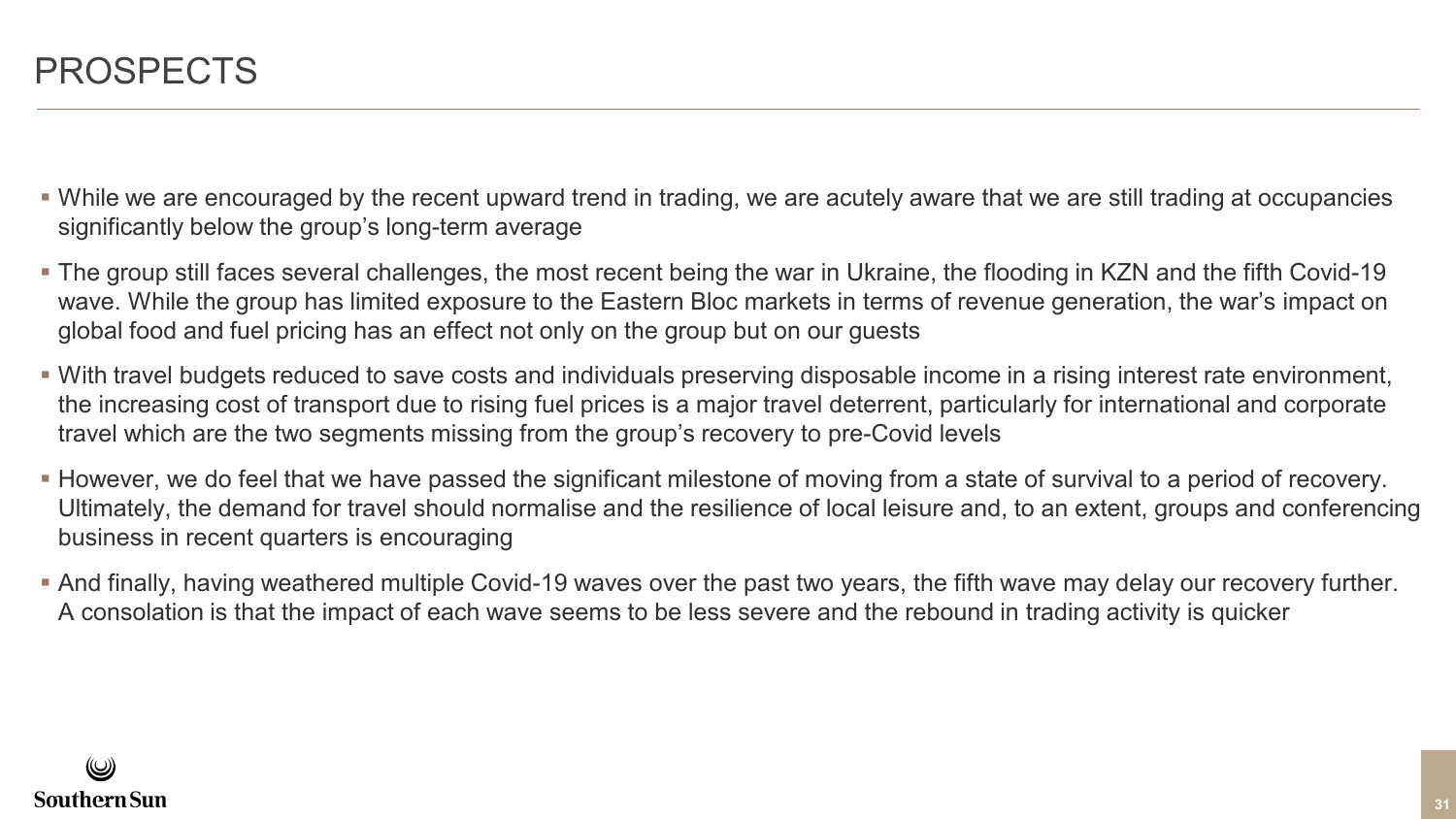- What is clear is that Covid-19 will remain with us for the foreseeable future and the only way to return to some form of normality is to ensure that the majority of the South African adult population is vaccinated
- For the hospitality industry in particular, ease and affordability of travel is of paramount importance as is the safety and confidence of tourists once they reach our shores and stay in our hotels
- Recent amendments to government regulations seem to support this view while still responsibly managing the spread of the virus
- A promising development is that key hospitality events are back on the calendar, including the Mining Indaba held in Cape Town as well as the Africa Travel Indaba held in Durban, both in early May 2022
- The group used the Africa Travel Indaba event to launch its rebranding to Southern Sun
- Post the separate listing of the hotel group in June 2019, it became clear that the gaming and hotel groups operate in different markets and that the joint use of the Tsogo Sun brand was not optimal
- With the group having navigated the worst of the pandemic, it is an ideal time to re-establish the group as the leading hospitality group in the Southern hemisphere and draw on our rich 50-year history to embark on a new beginning and create excitement and optimism among our employees, suppliers and guests, all of whom have supported us throughout this most devastating period in the group's history

#### (پ Southern Sun